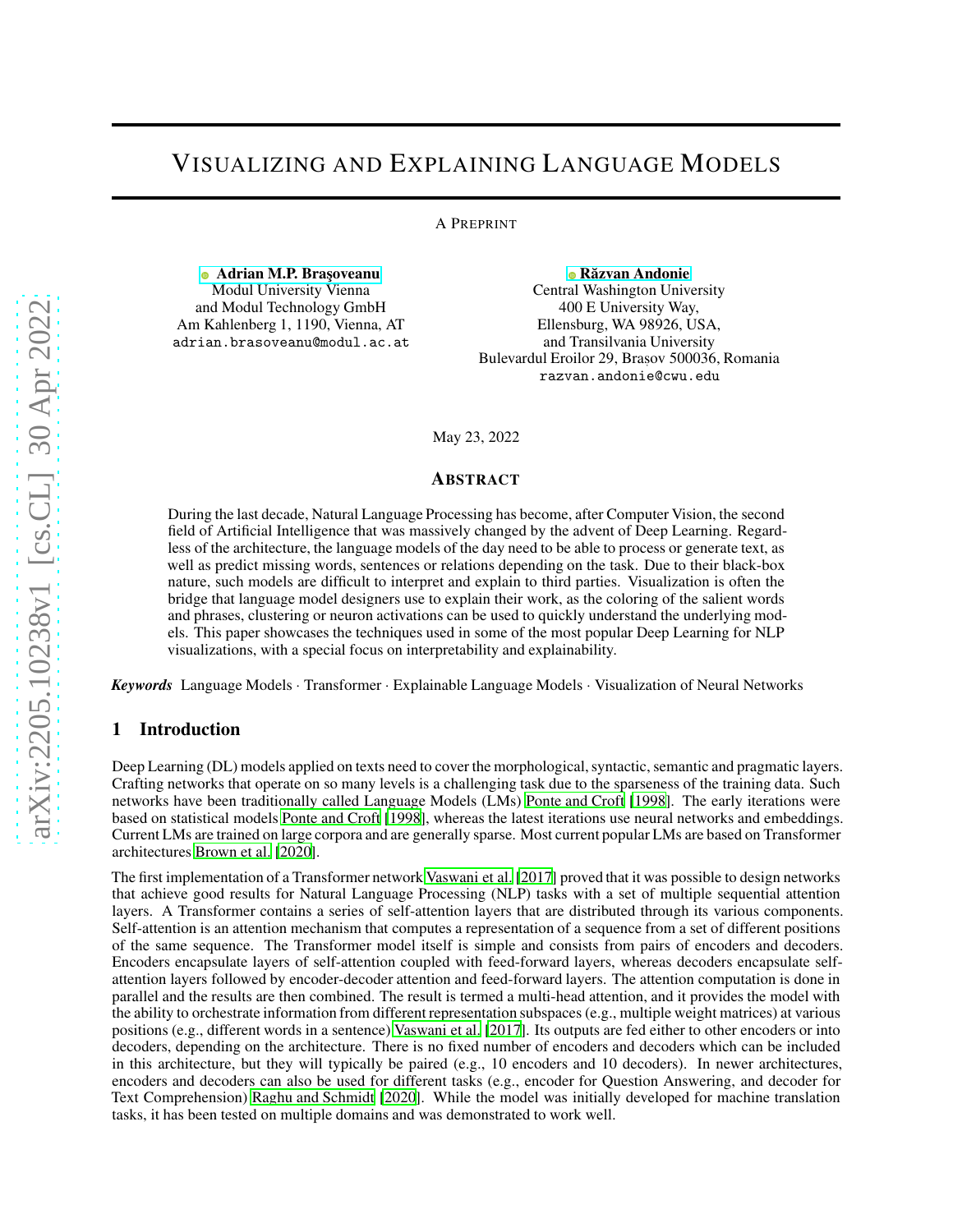During the last three years, hundreds of papers and LMs inspired by Transformers were published, the best-known being BERT Devlin et al. [2019], RoBERTa Liu et al. [2019], AlBERT Lan et al. [2020], XLNet Yang et al. [2019], DistilBERT Sanh et al. [2019], and Reformer Kitaev et al. [2020]. Some of the most popular Transformer models are included in the Transformers library, maintained by HuggingFace Wolf et al. [2019].

Many of these models are complex and include significant architectural improvements compared to the early Transformer and BERT models. Explaining their information processing flow and results is therefore difficult, and a convenient and very actual approach is visualization. Our survey is focused on visualization techniques used to explain LMs. We investigate two large tool classes: (i) model-agnostic tools that can be used to explain BERT predictions; and (ii) custom visualizations that are focused only on explaining the inner workings of LMs based on neural networks. An early version of this survey was published a year ago, but it was focused only on visualizing Transformer networks Brașoveanu and Andonie [2020]. We have since extended the material to include new articles about Transformer visualizations, other types of networks, as well as an extended section about model-agnostics AI libraries that are focused on interpretability and explainability for NLP.

In this survey, we look at the visualization of several types of LMs based on DL networks, review the basic charts and patterns present in them and try to understand the basic methodology that was used to produce these visual representations. The rest of the paper is organized as follows: Section [2](#page-1-0) presents the motivation and methodology of this survey. Section [3](#page-2-0) showcases the two classes of tools, whereas Section [4](#page-9-0) discusses the various findings. The paper concludes with some thoughts on the future of this class of visualizations.

# <span id="page-1-0"></span>2 Background and Methodology

The need to quickly update NLP models in case of unforeseen events suggests that developers will be well-served by explainable AI and visualization libraries, especially since debugging Transformers is a complex task. Visualizations are particularly important, as they help us debug the various problems that such models exhibit and which can only be discovered through large-scale analyses.

Traditional visualization libraries are based on the classic grammar of graphics philosophy Wilkinson [2005] which is focused on the idea that visualizations are compositional by design. They provide various *visualization primitives* like circles or squares and *a set of operations* that can be applied on top of these primitives to create more complex shapes or animations. Unfortunately, such traditional visualization libraries like D3.js Bostock et al. [2011], Vega Satyanarayan et al. [20[1](#page-1-1)7] or Tableau<sup>1</sup>, do not offer specific functions for visualizing feature spaces, neural network layers or support for iterative design space exploration Park et al. [2018] when designing AI models. What this means is that for AI tasks, a lot of the functionality will have to be developed from scratch.

When visualizing more complex models like those built with Transformers, we typically need to understand all the facets of the problem, from the data and training procedure, to the input, network layers, weights or the outputs of the neural network. The outputs are the core of explainability, as people will not use the networks in commercial products if they can't explain how the outputs were obtained in the first place. What is also beneficial is to highlight the paths that lead to certain outputs, as this illuminates the features or parts of the models that may need to be changed to achieve the desired results. This can sometimes be accomplished by using model-agnostic tools specifically built for benchmarking or hyperparameter scoring, such as *Weights and Biases*. We include such tools in our survey if examples of how to use them for visualizing Transformers already exist, either in scientific papers or other types of media posts (Medium posts, GitHub, etc.).

The second big class of visualizations discussed in this article is, naturally, the class of visualizations specifically built around Transformers, either for explaining it (like ExBERT Hoover et al. [2020]), or for explaining certain model specific attributes (like embeddings or attention maps Vig [2019a]).

We selected the libraries and visualizations presented here by reviewing the standard Computer Science (CS) publication libraries (e.g., IEEE, ACM, Elsevier, Springer, Wiley), but also online media posts (YouTube, Medium, GitHub and arXiv). In this extremely dynamic research field, some articles might be published on arXiv even up to a year before they are accepted for publication in a traditional conference or journal, time in which they might already garner hundreds of citations. The original BERT article Devlin et al. [2019] and also one of the first articles that used visualization to explain it Clark et al. [2019] were cited over a hundred times before being published in conference proceedings.[2](#page-1-2)

<span id="page-1-1"></span><sup>&</sup>lt;sup>1</sup>www.tableau.com

<span id="page-1-2"></span><sup>&</sup>lt;sup>2</sup> Article Clark et al. [2019] has garnered 149 citations at the moment of the submission, before being published in a conference or journal.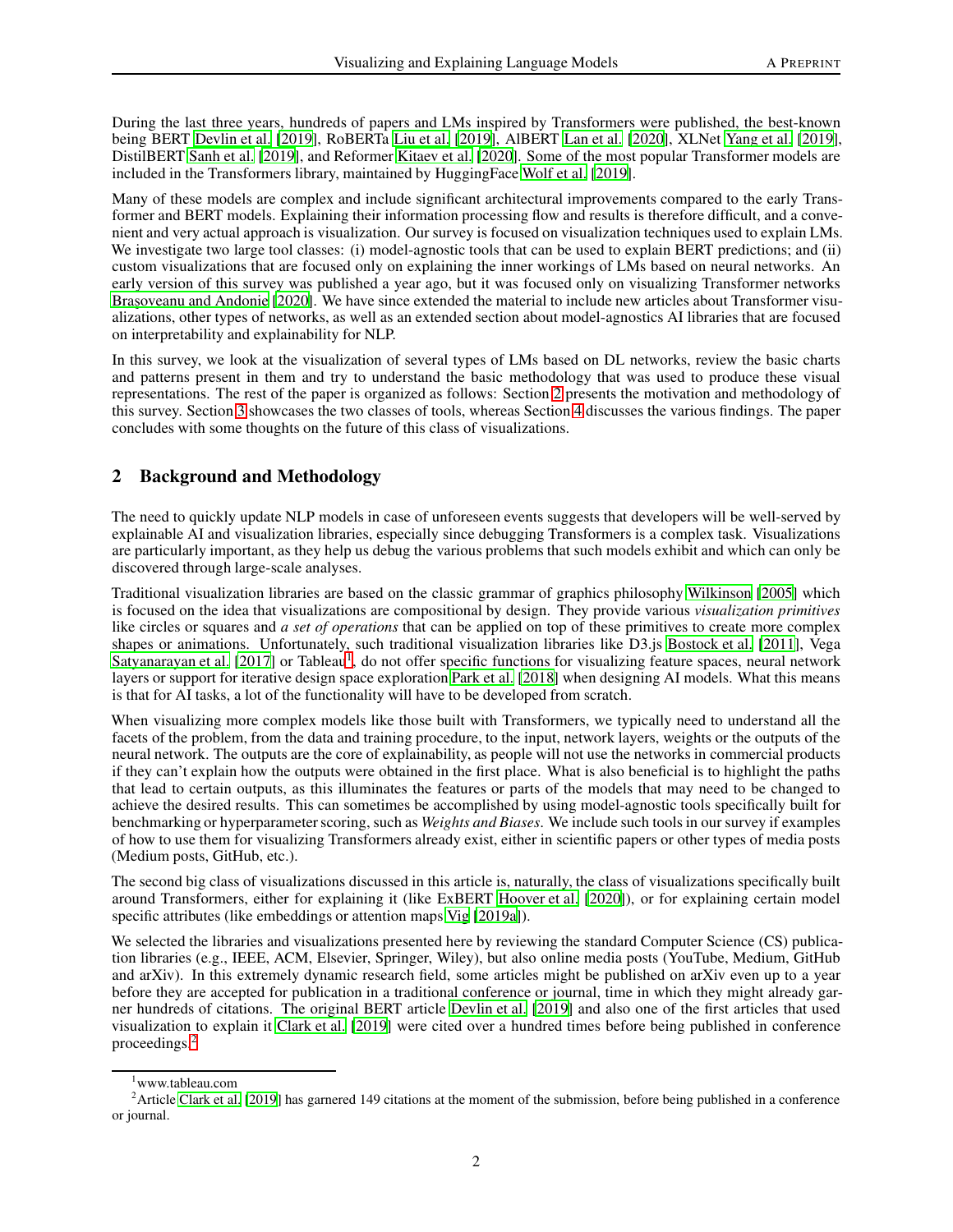When testing new models, benchmarking and fine-tuning are the two operations where we might spend the most time, as even if the scores are good, we might want to try different hyperparameter settings (e.g., learning rate, number of epochs, batch size, etc) Florea and Andonie [2019]. A *hyperparameter sweep* (or trial) is a central notion in both hyperparameter optimization and benchmarking. It involves running one or multiple models with different values for their hyperparameters. Since quite often the main goal behind running such sweeps is improving existing models, but it is not necessarily related to interpretability and explainability, we decided to include a minimal number of such libraries here.

*TensorBoard*[3](#page-2-1) is a specialized dashboard deployed with Google TensorFlow that covers the basic visualization needs for ML experiments, from tracking, computing and visualizing metrics, to model profiling and embeddings. It is not necessarily a good tool for creating custom visualization or for explaining results, but it can be a good tool for improving accuracy. It is sometimes also used with TensorFlow's competing libraries like PyTorch or FastAI. *Neptune*[4](#page-2-2) is an open-source ML benchmarking suite deployed for a variety of collaborative benchmarking tasks, including notebook tracking. *Sacred*<sup>[5](#page-2-3)</sup> and *Comet.ml*<sup>[6](#page-2-4)</sup> are Neptune alternatives that provide basic charting capabilities and dedicated dashboards. *Weights and Biases*[7](#page-2-5) provides perhaps the largest sets of visualization and customization capabilities. It comes packed with advanced visualizations that include parallel coordinates Heinrich and Weiskopf [2015], perhaps the best method to navigate hyperparameter sweeps. It is the easiest and the most agile solution to integrate with production code or Jupyter notebooks out of all the ones mentioned here. *Ray* Moritz et al. [2018], a distributed benchmarking framework that contains its own fine-tuning engine called *Tune* Liaw et al. [2018] is popular for optimizing Transformers.

Due to space limitations, we resume ourselves to discussing only the most interesting visualizations, especially in the model-agnostic visualization section, as otherwise this article could easily become an entire book.

# <span id="page-2-0"></span>3 Visualizing Language Models

Language models are difficult to train for a multitude of reasons, including (but not limited to) cost, time or carbon footprint Strubell et al. [2019]. Most of the LMs need to be trained on GPUs or TPU pods for days or weeks. Due to their generalization capabilities, such LMs can reliably estimate the actions for which they have a reasonable number of examples in their training datasets, whereas in cases with fewer examples they might overestimate the predicted actions therefore inserting some bias Shwartz and Choi [2020]. Debugging or retraining such models therefore becomes a necessity, even if the costs of such operations are still high. Visualization is just one of the methods that can help us explain such large LMs, especially since it is often combined with linguistics or statistics. Explaining the results in plain English should be what we are aiming for when we build new LMs, but this may sometimes require additional steps. An interpretation of the results, for example, would generally depend on the target domain (e.g., medicine, law, etc) Vellido [2020], as in some cases a complex reasoning process (e.g., compliance with local or international regulations) may need to be applied before selecting the right words for an explanation. The visualization will essentially highlight the intermediary steps (e.g., the components that lead to a side effect for medication or a legal aspect in a certain jurisdiction) required to create a basic interpretation, and therefore it is often kept minimal and visualized features or processes are carefully selected. If it is easy to navigate the various information pathways and understand the results and their interpretations (e.g., where they may lead us), it may be safe to call the respective visualizations explainable.

Using visualization to explain the AI processes is an expanding research field. The main idea behind AI user interfaces should be to augment and expand user capabilities, rather than replace intelligence Heer [2019]. While not necessarily needed to understand the next section, several recent surveys about visualizations and DL can help provide additional context to the interested readers. We particularly recommend the following: the introduction on how Convolution Neural Networks "see" the world from Qin et al. [2018], the discussion on visual interpretability from Zhang and Zhu [2018], and the discussion on the importance of visualizing features from Nguyen et al. [2019].

<sup>3</sup> https://www.tensorflow.org/tensorboard

<span id="page-2-1"></span><sup>4</sup> https://neptune.ai/

<span id="page-2-2"></span><sup>5</sup> https://github.com/IDSIA/sacred

<span id="page-2-3"></span><sup>6</sup> https://www.comet.ml/site/

<span id="page-2-5"></span><span id="page-2-4"></span><sup>7</sup> https://www.wandb.com/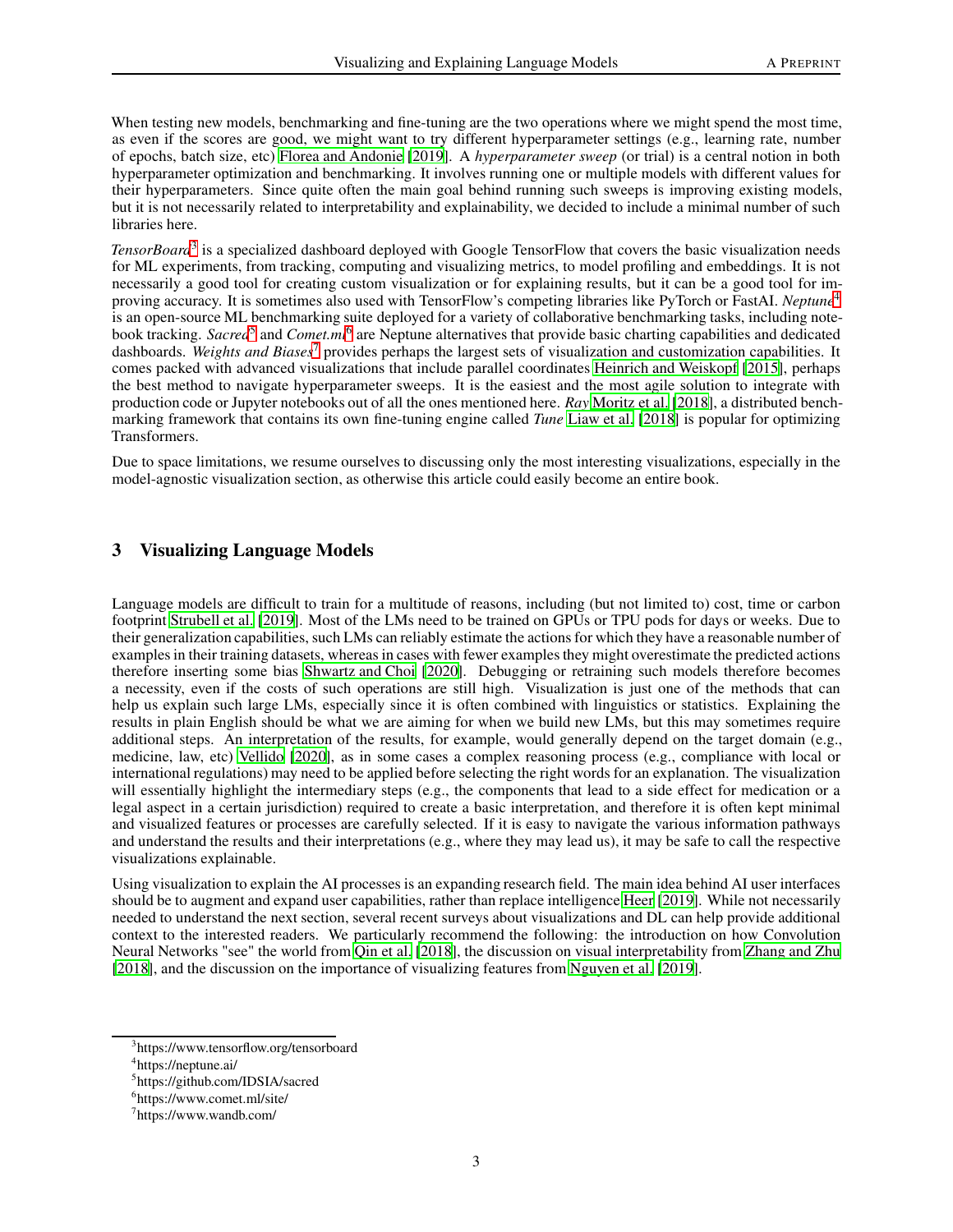#### 3.1 Model-Agnostic Explainable AI Tools

Explainable<sup>[8](#page-3-0)</sup> AI (XAI) is the key to enterprise adoption of the current wave of AI technologies, from vision to NLP and symbolic computation. An early XAI survey Hohman et al. [2019] describes methods through which visualizations can be turned into explanations for the AI models and goes on to define the terminology of the field. Early XAI libraries focused on visualizing ML features, whereas recent libraries are focused on visualizing embeddings, attention maps or various neural network layers Samek et al. [2019].

Traditionally, the first step towards transparency was to describe the contribution of each feature to the final result Guyon and Elisseeff [2003]. This often lead to partial explanations of the results, as in reality if the models themselves were black-box, knowing the name of the features was not in itself enough. Output is definitely the most important part that we would like to explain, but not the only one. To create full explanations, we need to be able to explain the entire process from its input, to its various transformations (e.g., layers), training process and output. Explanations also need to be able to reflect state changes. For example, when computing Shapley values feature contributions are combined, and then a score that signifies the feature importance within that set of features is generated. If features are added or removed from this bundle, the Shapley value for a particular feature will change accordingly. This dynamic nature of the explainability is rarely explained, but it is one of the reason why visualizations in particular are a good fit for creating explanations in the first place.

Some early model-agnostic XAI libraries that were applied to NLP and Transformers visualizations include LIME Ribeiro et al. [2016] and SHapley Additive exPlanations (SHAP) Lundberg and Lee [2017]. The later was introduced to unify multiple explanation methods into a single model for interpreting predictions. Both SHAP and LIME can be used with classical ML libraries like scikit-learn and XGBoost, as well as with modern DL libraries like PyTorch or Keras / TensorFlow. SHAP provides visualizations for summary and dependency plots. Another XAI alternative to SHAP and LIME, ELI5 Fan et al. [2019], is currently routinely used for explaining BERT predictions, and was found to be more secure in case of adversarial network attacks Slack et al. [2020].

The visualizations created with LIME and SHAP are typically restrained to classic charts (e.g., line, bars or word clouds. The summary plots or interaction charts Lundberg and Lee [2017] from SHAP are relatively easy to understand, whereas the more complex force plot charts like feature impact [Lundberg et al.](#page-14-0) [\[2018\]](#page-14-0) are not necessarily easy to use as they require a certain learning time. While the feature impact chart simply plots the expected feature impact with red (features with positive contribution to the prediction result) or blue (features with a likely negative contribution to the result) colors and should in theory be an easy-to-understand chart, there are no direct (e.g., in chart via a legend) explanations on how to interpret the start or end values, or what do the indicators placed on top of various components mean in some cases. The interpretation of such force plot charts is generally missing and people need to read additional documentation to understand the results. This is far from ideal, as, in our opinion, visualizations need to be self-explanatory.

It can be argued that explainability libraries like SHAP or LIME tend to focus on highlighting correlations or statistical effects rather than features, and are, therefore, less reliable than interpretable models which only showcase a list of features or algorithms that contributed to the results. We consider auditing to encompass both sides of the problem, as interpretability and explainability are the key towards understanding and clearing such LMs for deployment in realworld products. Keeping this in mind, we think that focusing on neural network visualization for NLP can only help in this process, as visualizations can help process, select and highlight the most important features included in such models.

Both SHAP and LIME were proven to be easily fooled with adversarial attacks Slack et al. [2020]. The idea of deploying biased classifiers for tasks like credit rating, recommendation or search ranking sounds a bit counterintuitive because a single classifier should not be able to do much harm. However, given the fact that such large models typically end up being ensembles, one single classifier can actually lead to severe damage including wrong predictions, different sets of biases and ultimately even different outputs than the ones typically expected from the respective LMs. Not being able to correctly audit such models (e.g., investigate their output and the features that have contributed the most to it) can lead to problems with clients and regulatory agencies.

The list of attacks that can be perpetrated using LMs is extended every month, and therefore models may need to be periodically tested to assess their suitability for certain tasks. Some of the most robust attacks include: creating token sequences that act like universal adversarial triggers on specific target predictions when concatenated to any input from a dataset Wallace et al. [2019a]; training data extraction attacks in which text sequences like public information or code are extracted from the training corpora and used to attack the trained language model Carlini et al. [2020]; spelling attacks in which random spellings for well-known words are generated through modifying the gradients during train-

<span id="page-3-0"></span><sup>8</sup>*Explainable* points to the idea of describing or explaining in an intuitive manner, via charts or tables, the prediction of an algorithm.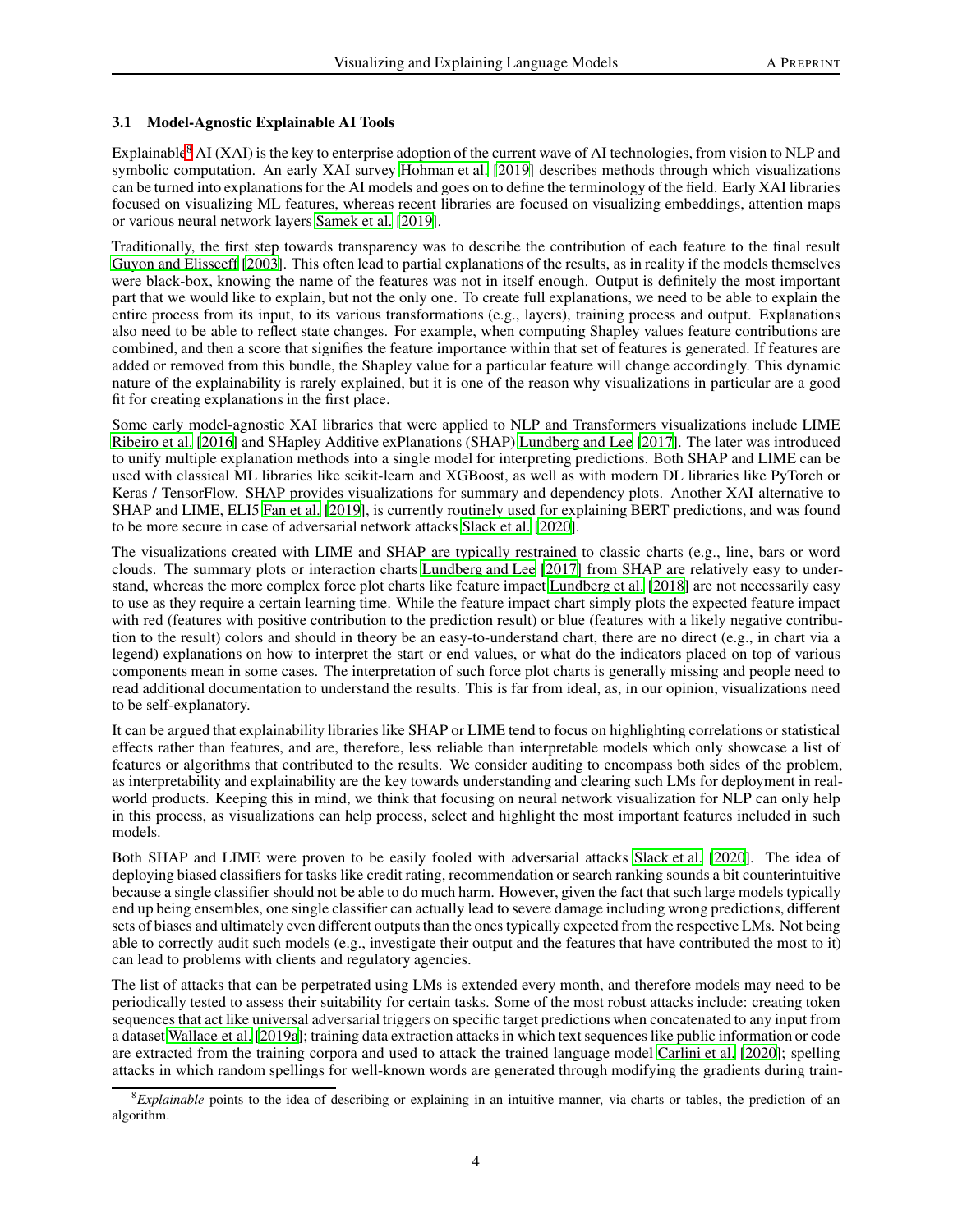ing Sun et al. [2020]; hotflip attacks in which a gradient-based embeddings swap is performed to change classification results Ebrahimi et al. [2018] or even textfooler attacks Jin et al. [2020] in which multiple attributes like embeddings, part-of-speech matches or cosine similarities are used to perform a counter-fitted embeddings swap to fool untargeted classifiers and entailment relations. Possibilities to reuse part of the code of these attacks to create new attacks also exists if frameworks like TextAttack Morris et al. [2020] or OpenAttack Zeng et al. [2020] are used. Sometimes these kinds of adversarial attacks can also be used to improve results, as demonstrated by improving aspect-based sentiment analysis tasks by creating artificial sentences Karimi et al. [2020] or by using various BERT attribution patterns (e.g., pruned self-attention heads from a certain task) as adversaries Hao et al. [2020]. To understand these attacks, visualization can be a useful tool. For example, Chen Chen et al. [2020] showcases three types of attacks perpetrated at character, word and sentence level using visualizations built around various metrics like accuracy and successful attack ratios. The Interpret framework Wallace et al. [2019b] uses saliency maps color highlights to showcase defenses against hotflip and untargeted classification attacks. A later publication then shows how almost all interpretations built with Interpret can be manipulated through gradient attacks (e.g., using some large gradients for irrelevant words) Wang et al. [2020]. However, most of the visualization efforts have been focused on explaining the various neural network activations from Transformer networks, rather than on the various attacks that can fool Transformers, therefore the visualization of such attacks is a relatively nascent area.

An alternative approach to such explainability libraries that can easily pick up wrong signals could be to simply use models designed specifically to be interpretable. The Neural Additive Models (NAMs) combines the features of classic DNNs with the interpretability approach advocated by Generalized Additive Models (GAM) Agarwal et al. [2020]. However, since such models are quite recent, their applicability to NLP has not yet been fully explored.

Interpretability and explainability are often used with interchangeable meaning. It has to be noted that quite often, interpretability has a domain-specific component Vellido [2020], whereas explainability is a more general term. Explainability is the term preferred by Information Visualization designers and researchers, whereas interpretability is generally the term that is preferred by ML researchers, statisticians and mathematicians.

Many other explainable AI libraries use Shapley values for computing feature importance. However, in many cases we were only barely able to discover mentions of their usage for  $\overline{NLP}$  (e.g., DeepExplain<sup>[9](#page-4-0)</sup>), and therefore we decided not to include them in this survey.

# <span id="page-4-1"></span>3.2 Visualizing Recurrent Neural Networks for NLP

When visualizing LMs, it is best to start with the language resources used for their creation, from corpora to embeddings. To uncover biases in such large models we need to study gender differences, disciplines, languages, cultural context or regional and diachronic variations. A good method to include such information and compare resources for language variation is showcased in Fanhauser's work Fankhauser et al. [2014]. It uses a grids, heatmaps and word clouds to provide quick access to large amounts of data about English dialects. Another work uses scatter plots to visualize how and why large corpora differ Kessler [2017]. Similar methods have later been used for visualizing large-scale embeddings.

Karpathy Karpathy et al. [2015] proposed a method through which to visually interpret the results of Recurrent Neural Networks (RNNs), Long Short-Term Meories (LSTMs) and Gated Recurrent Units (GRUs). He suggests that using interpretable activations can help navigate longer texts, whereas saturation plots would help showcase the gated units statistics.

Around the same time, an LM visualization survey Li et al. [2016] notes that classic Computer Vision visualization was focused on inverting representations, back-propagation and generating images from sketches, all techniques that work well for images. In NLP, however, it is important to focus on important keywords, composition and dimensional locality; especially since many of the words will depend on the context Li et al. [2016]. Important models will be able to capture this kind of information, and therefore it should be present in visualizations. The early saliency heatmaps clearly showcased these aspects for LSTM and Bi-Directional LSTMs Strobelt et al. [2018]. By later adapting the ideas of first order saliency from Computer Vision, researchers were able to highlight intensification and negation, as well as differences between two sequences at various at consecutive time steps. Their saliency heatmap for SEQ2SEQ auto-encoders also works well for predicting corresponding tokens at each time step Luo et al. [2019].

The main characteristic that connects these papers, as it can easily be observed in Table [1,](#page-5-0) regardless of the number of visualizations included in them, is the fact that they are focused on a interpretability and explainability of NLP models through visualization. We have analyzed the following characteristics:

<span id="page-4-0"></span><sup>&</sup>lt;sup>9</sup>https://github.com/marcoancona/DeepExplain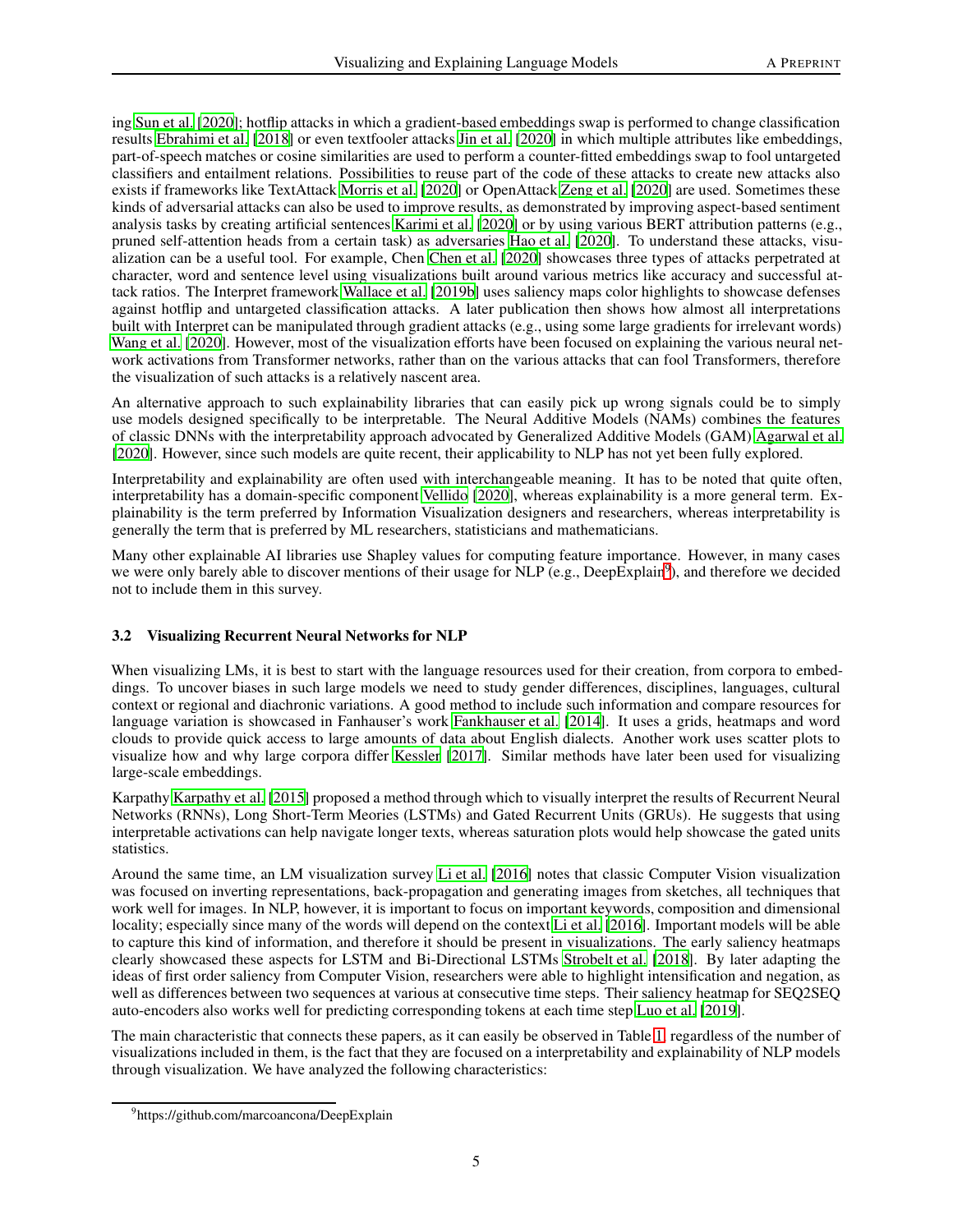| Topic                                                                                                        | Visualization Subject                                                                  | Chart Type                                                            |  |  |
|--------------------------------------------------------------------------------------------------------------|----------------------------------------------------------------------------------------|-----------------------------------------------------------------------|--|--|
| a) Special topics                                                                                            |                                                                                        |                                                                       |  |  |
| predicting<br>next word Luo et al. [2019]<br>emergence of units<br>Lakretz et al. [2019]<br>b) Hidden states | syntactic heights<br>head attentions<br>activations of cells and gates<br>connectivity | parallel lines<br>heatmaps<br>line charts<br>connectivity charts      |  |  |
| visualizations of<br>representations Li et al. [2016]                                                        | modification and negation<br>clause composition<br>first-derivative saliency           | t-SNE<br>heatmap<br>saliency bars<br>saliency grids                   |  |  |
| hidden states<br>semantics Sawatzky et al. [2019]                                                            | <b>Predictive Semantic Encodings</b><br>performance metrics                            | <b>PSE</b> charts<br>Bar charts                                       |  |  |
| activation of<br>RNNs Karpathy et al. [2015]                                                                 | cells with interpretable<br>activation                                                 | saturation plots<br>bar charts<br>overlap charts                      |  |  |
| hidden states<br>LSTMVis Strobelt et al. [2018]                                                              | phrase<br>selections<br>hidden state patterns                                          | hidden pathways<br>tables with cell activation<br><b>PCA</b>          |  |  |
| hidden states<br>RNNVis Ming et al. [2017]                                                                   | navigation<br>sentence<br>hidden state<br>word                                         | control panel<br>glyph-based chart<br>state clusters<br>word clusters |  |  |
| hidden states<br>ActiVis Kahng et al. [2018]                                                                 | navigation<br>neuron activation<br>instance selection                                  | model overview<br>heatmaps                                            |  |  |
| c) Graph Convolution                                                                                         |                                                                                        |                                                                       |  |  |
| inductive text<br>classification Zhang et al. [2020]<br>unsupervised domain                                  | attention<br>performance metrics<br>embeddings                                         | attention map<br>line charts<br>PCA                                   |  |  |
| adaptation Wu et al. [2020]<br><b>GCN</b> with label<br>propagation Wang and Leskovec [2020]                 | performance metrics<br>node embeddings<br>performance                                  | line charts<br>graphs<br>line charts                                  |  |  |

<span id="page-5-0"></span>

| Table 1: Articles focused on explaining RNN LMs through visualizations. |  |  |
|-------------------------------------------------------------------------|--|--|
|                                                                         |  |  |

- *Topic* the main topic of the paper (e.g., attention, representation, information probing) followed by the papers in which this topic is addressed;
- *Visualization Subject* since visualizations included in these papers were focused on a large set of subjects from Transformer components (e.g., attention heads), to correlation between tasks (e.g., via Pearson correlation charts) or performance (e.g., accuracy or other metrics represented via line charts), we have decided to extract all these in a separate column to understand what kind of charts we might be interested in creating when exploring a certain topic.
- *Chart Type* includes the various types of visual metaphors used for rendering the chosen subjects. Most of the chart types are classic (e.g., line, bar chart, t-SNE), very few being rebranded (e.g., attention maps are heatmaps) or actually new (e.g., comparative attention graphs). The chart names need to give us a clear idea of what they represent.

A large class of visualizations is dedicated to the activation of neurons and the representation of hidden states, as it can easily be seen from Table [1.](#page-5-0)

LSTMVis Strobelt et al. [2018] uses a large grid of sentences for matching the various state patterns that are then expanded through additional views in the same interface. The key innovation of visualizing hidden state changes keeps the focus on the right keywords, whereas the match views help enlighten particular cases. Many other visualizations similar to LSTMVis (e.g., RNNVis Ming et al. [2017] or ActiVis Kahng et al. [2018]) follow the same template: a control panel is used for selecting the phrase or sentence, a middle view is focused on the word clusters or neuron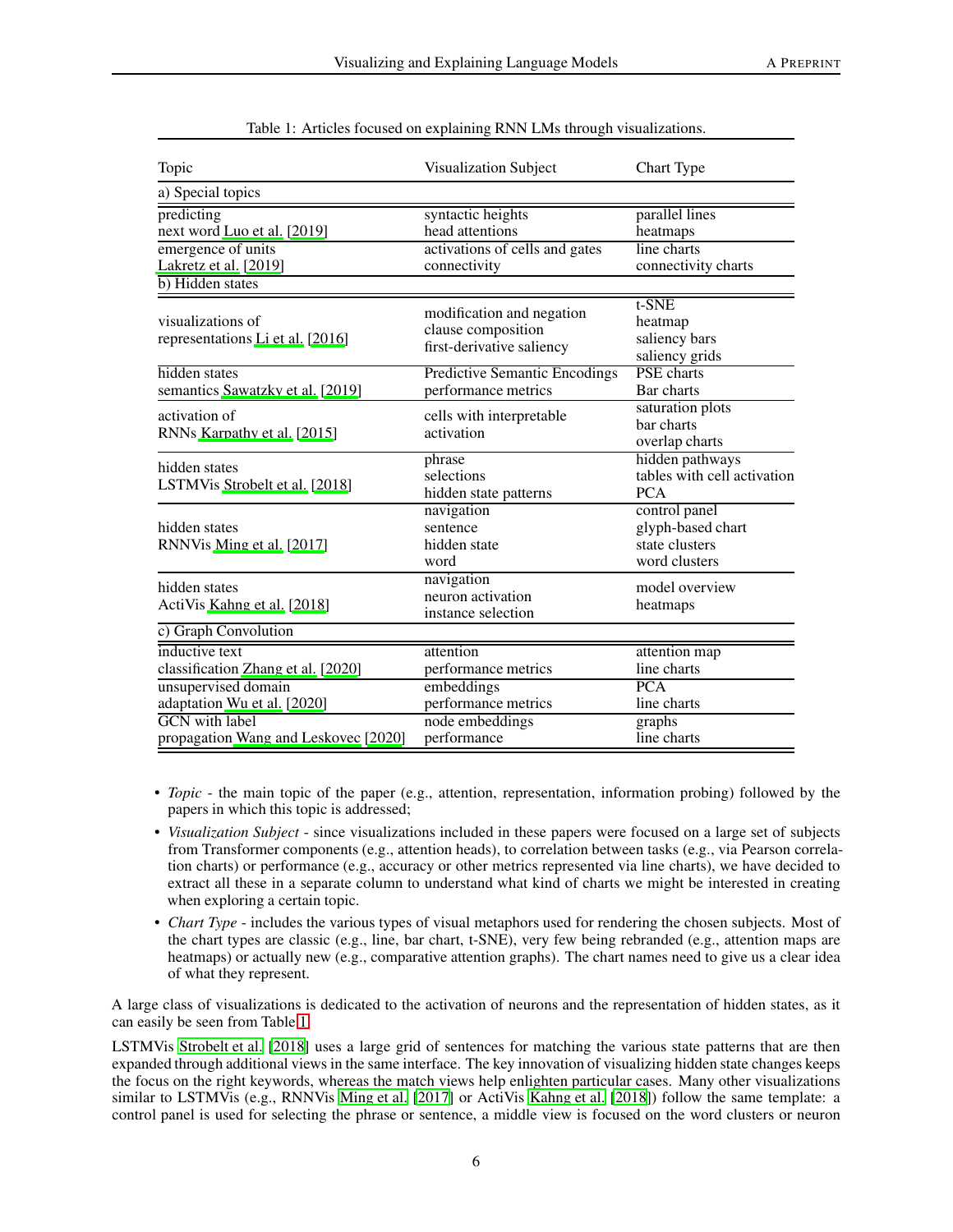activations, whereas the last view is typically a matrix view with highlighted cells which showcases the important words that are featured in the activated pathways. Such integrated views offer us holistic views of what these models can accomplish, except for the fact that they are rarely focused also on the corpora that was used for training. In time, the visualization designers started to include this information as well, as we will observe in the next section.

We considered that Graph Convolutional Networks are also worth exploring, but since there are entire libraries dedicated to this task which are not necessarily model-agnostic (e.g., PyTorch Geometric Fey and Lenssen [2019]) we have limited ourselves to including some papers that offer some classic visualizations that are typically included in such libraries (e.g., node embeddings, performance).

#### 3.3 Visualizing Transformers for NLP

No other types of neural networks have led to such an increased demand for custom visualizations since the days of the Kohonen's Self-Organizing Maps Kohonen [1995] or Manbelbrot's fractals Mandelbrot [1977] like the Transformers. When selecting Transformer visualization papers, we decided to focus on the most important topics related to interpretability and explanation. We have therefore eliminated papers that used only classic charts (e.g., bars, lines, pies). We decided to focus on the works that tried to visualize as many aspects of Transformer models as possible, from attention maps, to structural or informational probing, neural network layers, and multilingualism.

Many Transformer visualizations are focused on attention. While the attention mechanism is indeed important for the Transformer architecture, and it improves results for NLP tasks, they are not necessarily easy to interpret if sophisticated encoders are used Jain and Wallace [2019]. Due to this fact, it is often not easy to test various explanations by simply modifying the weights and verifying if the outputs are also changed as a result of this. Alternative theories suggest that simply looking at information flows through such models is not enough, and that attention should only be used as explanation if certain conditions are met, e.g., if the weight distributions found via adversarial training do not perform well Wiegreffe and Pinter [2019]. Since attention is central to Transformer models, many visualizations are rightly focused on this topic. The fact that such visualizations capture the dynamic nature of the output is not necessarily sufficient to consider them explanations. A good explanation needs to highlight the reasoning chain that lead to the particular output. This is the main reason why we have mainly looked for those visualizations that focus on multiple aspects of the network in this work.

The recent success of Transformers helped power many NLP tasks to the top of the leaderboards. BERT visualizations have focused on explaining these great results through visualizations, therefore highlighting: (i) the role of embeddings and relational dependencies within the Transformer learning processes Reif et al. [2019]; (ii) the role of attention during pre-training or training (e.g., Su et al. [2020] or Vig [2019a]) or (iii) the importance of various linguistic phenomena encoded in its language model like direct objects, noun modifiers, or possessive pronouns. Clark et al. [2019].

Current XAI methods for Transformer models have further developed and supported the idea that understanding the linguistic information which is encoded in the resulting models is key towards understanding the good performances in NLP tasks. Probing tasks Conneau et al. [2018] are simple classification problems focused on linguistic features designed to help explore embeddings and LMs. For example, by using structural probing Hewitt and Manning [2019], structured perceptron parsers Maudslay et al. [2020]) or visualization (e.g., as demonstrated through BERT embeddings and attention layers visualizations like those from Clark et al. [2019] and Vig [2019a]), one should be able to understand what kind of linguistic information is encoded into a Transformer model, but also what has changed since previous runs.

We have discovered two large classes of Transformer visualizations:

- *Focused* visualizations centered on a single subject like attention. The papers themselves might present multiple visualizations, but these visualizations are not single tools.
- *Holistic* visualizations or systems which seek to explain the entire Transformer model or lifecycle.

#### 3.3.1 Focused Transformer Visualizations

The most important papers dedicated to focused visualizations are summarized in Table [2.](#page-7-0) We used the same conventions in this table like the ones applied in Table [1.](#page-5-0)

We can clearly distinguish several large topics in this group of focused papers: the relation between attention and model outputs (e.g., especially in Jain and Wallace [2019], Wiegreffe and Pinter [2019], Abnar and Zuidema [2020], Voita et al. [2019a]), the analysis of captured linguistic information via probing (e.g., in Voita et al. [2019b],Tenney et al. [2019]), the interpretation of information interaction (e.g., in Hao et al. [2020], Voita et al.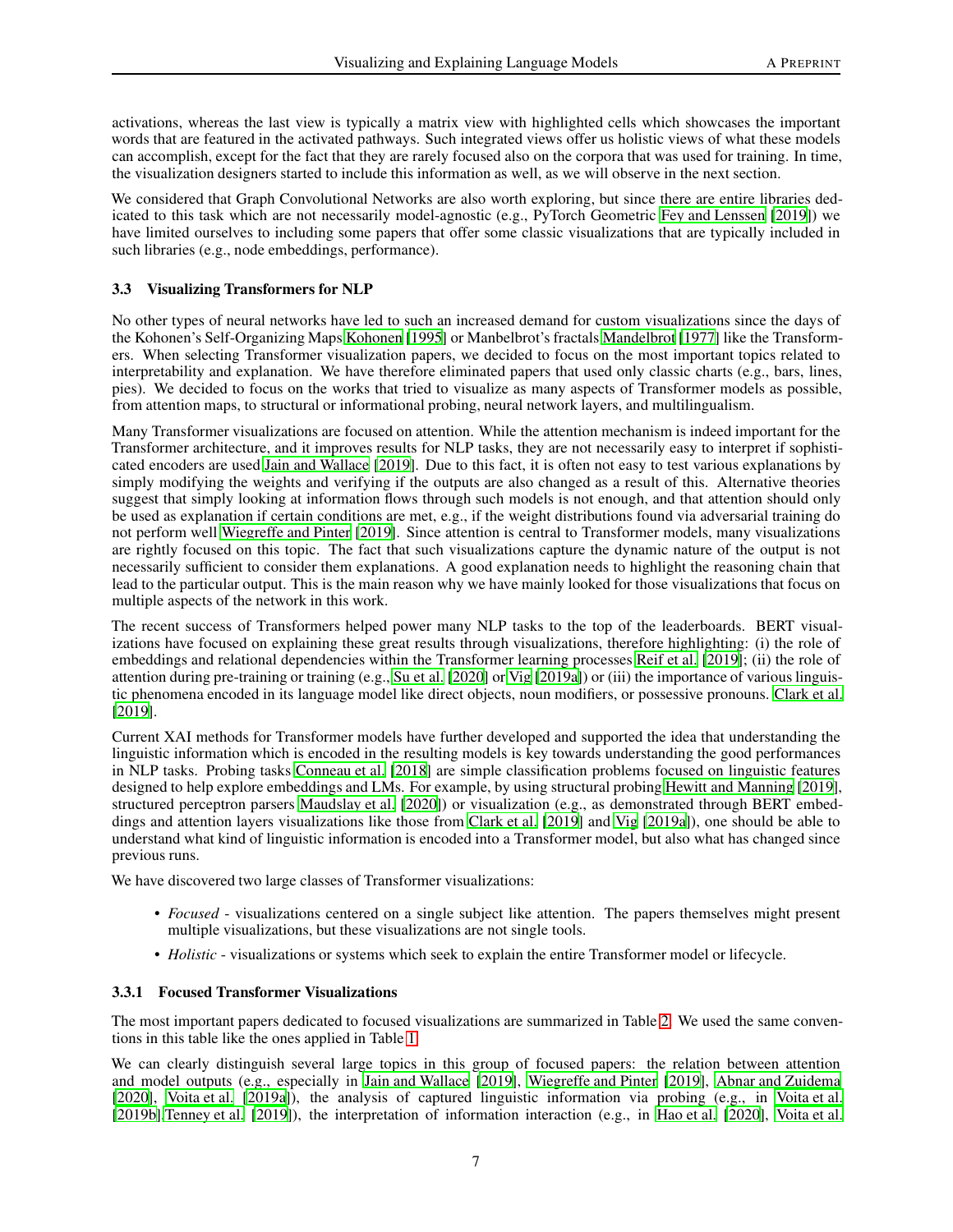| Topic                                                                        | Visualization Subject                                                                                        | Chart Type                                                                            |  |  |
|------------------------------------------------------------------------------|--------------------------------------------------------------------------------------------------------------|---------------------------------------------------------------------------------------|--|--|
| a) Attention                                                                 |                                                                                                              |                                                                                       |  |  |
| attention explanation<br>Jain and Wallace [2019] Wiegreffe and Pinter [2019] | feature importance correlation<br>permutation<br>adversarial attention<br>performance metrics                | Kendall rank statistics<br>scatterplots<br>adversarial charts<br>multiple line charts |  |  |
| attention flow<br>Abnar and Zuidema [2020] DeRose et al. [2021]              | raw attention<br>raw attention map<br>comparative attention flows                                            | attention graph<br>heatmap<br>comparative attention graphs                            |  |  |
| multi-head self-attention<br>Voita et al. [2019a]                            | layers<br>attention for rare words<br>dependency scores<br>active heads                                      | importance charts<br>heatmaps<br>bar charts<br>line charts                            |  |  |
| b) Hidden states                                                             |                                                                                                              |                                                                                       |  |  |
| intermediate layers Song et al. [2020]                                       | intermediate layers clustering                                                                               | <b>PCA</b>                                                                            |  |  |
| information interactions<br>interpretation Hao et al. [2020]                 | scoring attention<br>information flow for tokens<br>evaluation accuracy<br>attention heads correlation       | heatmap<br>attribution graphs<br>line charts<br>Pearson correlation charts            |  |  |
| causal mediation<br>analysis Vig et al. [2020a]                              | indirect effects<br>effects comparison<br>attention                                                          | heatmaps<br>line chart<br>attention heads                                             |  |  |
| evolution of representations<br>Voita et al. [2019b]                         | token changes and influences<br>distances between layers<br>token occurences                                 | line charts<br>line charts<br>t-SNE clustering                                        |  |  |
| c) Probing                                                                   |                                                                                                              |                                                                                       |  |  |
| structural probes<br>Tenney et al. [2019]                                    | summary statistics<br>layer-wise performance<br>predictions probing                                          | bar chart<br>bar distribution chart<br>multiple bar charts                            |  |  |
| multilingual probes<br>Dufter and Schütze [2020] Eger et al. [2020]          | probing task<br>positional embeddings<br>performance metrics<br>stability of training size                   | PCA<br>cosine similarity matrices<br>line charts<br>bar charts                        |  |  |
| information theoretic<br>probing of classifiers Voita and Titov [2020a]      | coding components<br>performance metrics                                                                     | bar charts<br>line charts                                                             |  |  |
| psycholinguistics tests Gauthier et al. [2020]                               | comparing predictions<br>tables<br>performance metrics<br>distribution charts<br>line charts<br>test content |                                                                                       |  |  |

# <span id="page-7-0"></span>Table 2: Articles focused on explaining Transformer topics through visualizations.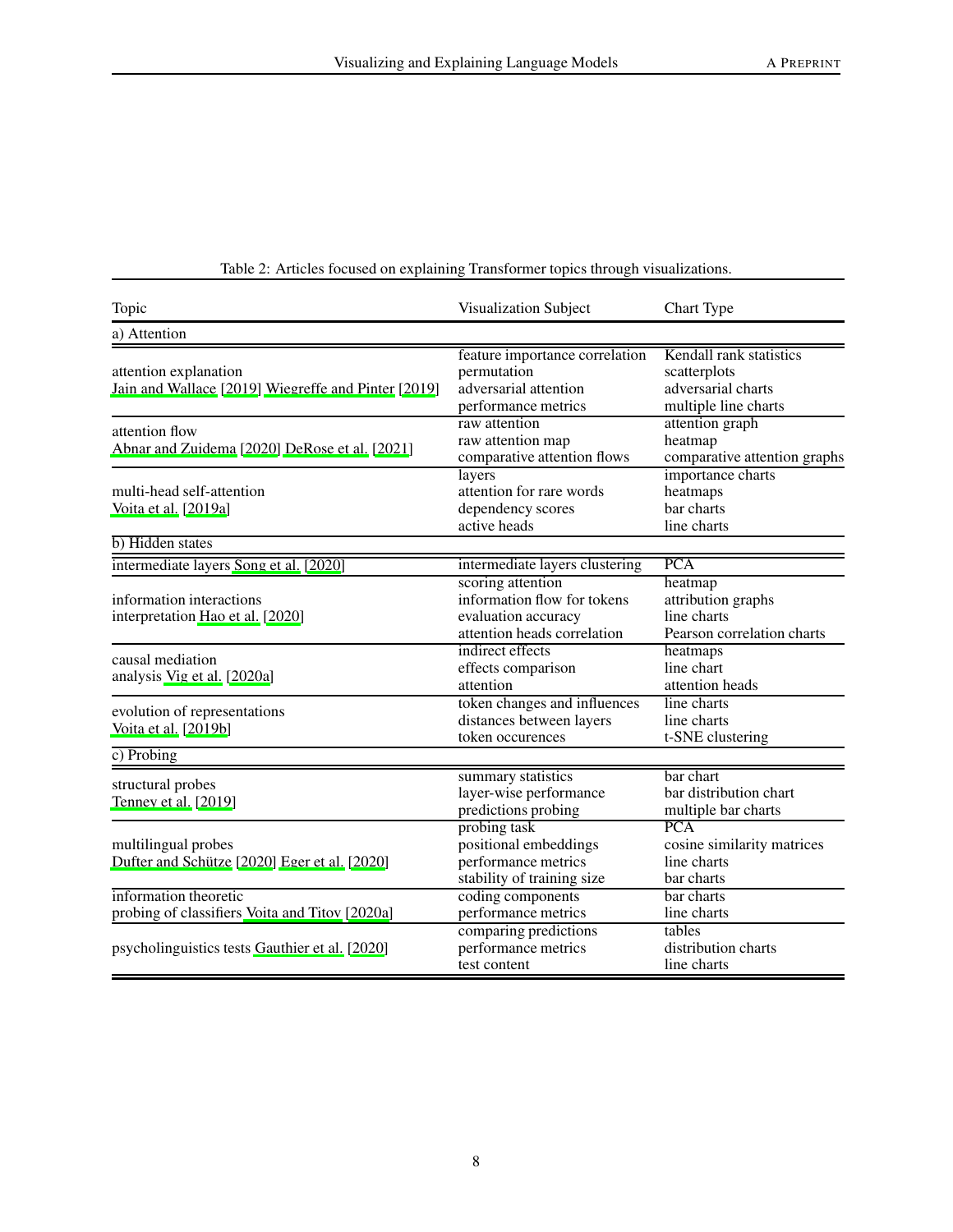[2019b]), and multilingualism (e.g., in Tenney et al. [2019] or Eger et al. [2020]). In fact, if we look close to Table [1](#page-5-0) we can distinguish 3 large classes of subjects: a) attention; b) hidden states and c) structural or information probing. Papers that work on similar topics also tend to use the same kind of visual metaphors. This sometimes happens due to replication of a previous study (e.g., Wiegreffe and Pinter [2019] replicates the experiments from Jain and Wallace [2019] to prove that attention weights do not explain everything), whereas in other cases this happens because there is no need for more complicated visual metaphors (e.g., line charts are used in more than half of the papers to represent performance). Besides the widespread use of the heatmaps that represent attention maps, one chart type that deserves to be highlighted in this category is the attention graph Hao et al. [2020] which tracks the information flow between the input tokens for a given prediction.

One of the key methods used for explaining the output of LMs is called probing Ettinger et al. [2016], used to analyze the linguistic information encoded in a fixed length vector. Recent iterations like structural probes Hewitt and Manning [2019] evaluate if syntax trees are embedded in a network's word representation space. Identifying linear transformations is evidence for entire syntax trees embedded in the LM's vector geometry. This method works well for limited cases in which distances between words are known. The critics of probing argue that differences in probing accuracy between the various classifiers essentially render them unusable as they fail to distinguish between different representations, e.g., two LMs can end up having different linguistic representations even if based on the same initial BERT model. In such scenarios, one cannot compare the accuracy of the classifiers used to predict their labels. To counteract for such cases, a recent information-theoretic probing with minimum description length method was proposed Voita and Titov [2020b]. The basic idea is that instead of predicting labels, the probe transmits data (a description) which is then evaluated based on the returned description's length. Such probes can be implemented on top of the classic structural probes, and are fairly stable. According to Pilault Pilault et al. [2020], classic structural probes may not be enough for complex tasks like summarization simply because it seems that increasing the number of random encoders provide significant performance boosts. This suggests that the information-theoretic probes with minimum description length may be the better probes for this task, however this remains to be demonstrated by future experiments, as Voita's model was published after Pilault's article.

#### 3.3.2 Holistic Transformer Visualizations

While in Section [3.2](#page-4-1) several groups tried to expand their visualizations of hidden states to encompass the entirety of the model, they have rarely included the corpora provenance or an easy method to navigate it. Due to this aspect, in the case of Transformers, since such visualizations often included the whole lifecycle (e.g., including the corpora with known provenance), we decided to present them in a separate subsection.

Some of the most interesting tools or papers included in the category of *holistic visualizations* are compared in Table [3.](#page-9-1) These visualization systems typically integrate most of the components of a Transformer and provide detailed summaries of them. We have examined two large classes of attributes:

- *Components* represents the various components of the neural networks: from corpus, to embeddings, positional heads, attention maps or outputs.
- *Summary* includes the various types of views that offer us information about the state of a neuron or a layer, as well as overviews, statistics or details about the various errors encountered. Statistics might include different types of information: from correlations between *layers* or *neurons* to *statistical analyses of the results*. The *errors* column represents any error analysis method through which we can highlight where a particular error comes from (e.g., corpus, training procedure, layer, etc). While it can be argued that neuron or layer views should be included in the components section, the way these views are currently implemented suggests they are rather summaries, as neurons or layers can have different states.

We have decided against including chart types in Table [3,](#page-9-1) as each visualization suite or paper included some novel visualization types besides attention maps (heatmaps), parallel coordinates or line and bar charts.

In our view, none of the examined visualization systems has yet managed to examine all the facets of the Transformers. This is perhaps because this area is relatively new and there is no consensus on what needs to be visualized. While it is quite obvious that individual neurons or attention maps (regardless of if they are averaged or not) are useful, and it is best to visualize them, the same cannot be said about the training corpora today, as only a few systems considered this aspect (e.g., Skrlj et al. [2020] and Hoover et al. [2020]). This is not really ideal, as lots of errors might simply come from a bad corpora, but researchers might simply not be aware of them Brasoveanu et al. [2018]. Errors themselves are only seriously discussed in a single publication Clark et al. [2019]. ExBERT Hoover et al. [2020] and AttViz Skrlj et al. [2020] deserve a special mention here, as they combine different views on the corpus, embeddings and attention maps to provide a holistic image of a Transformer model.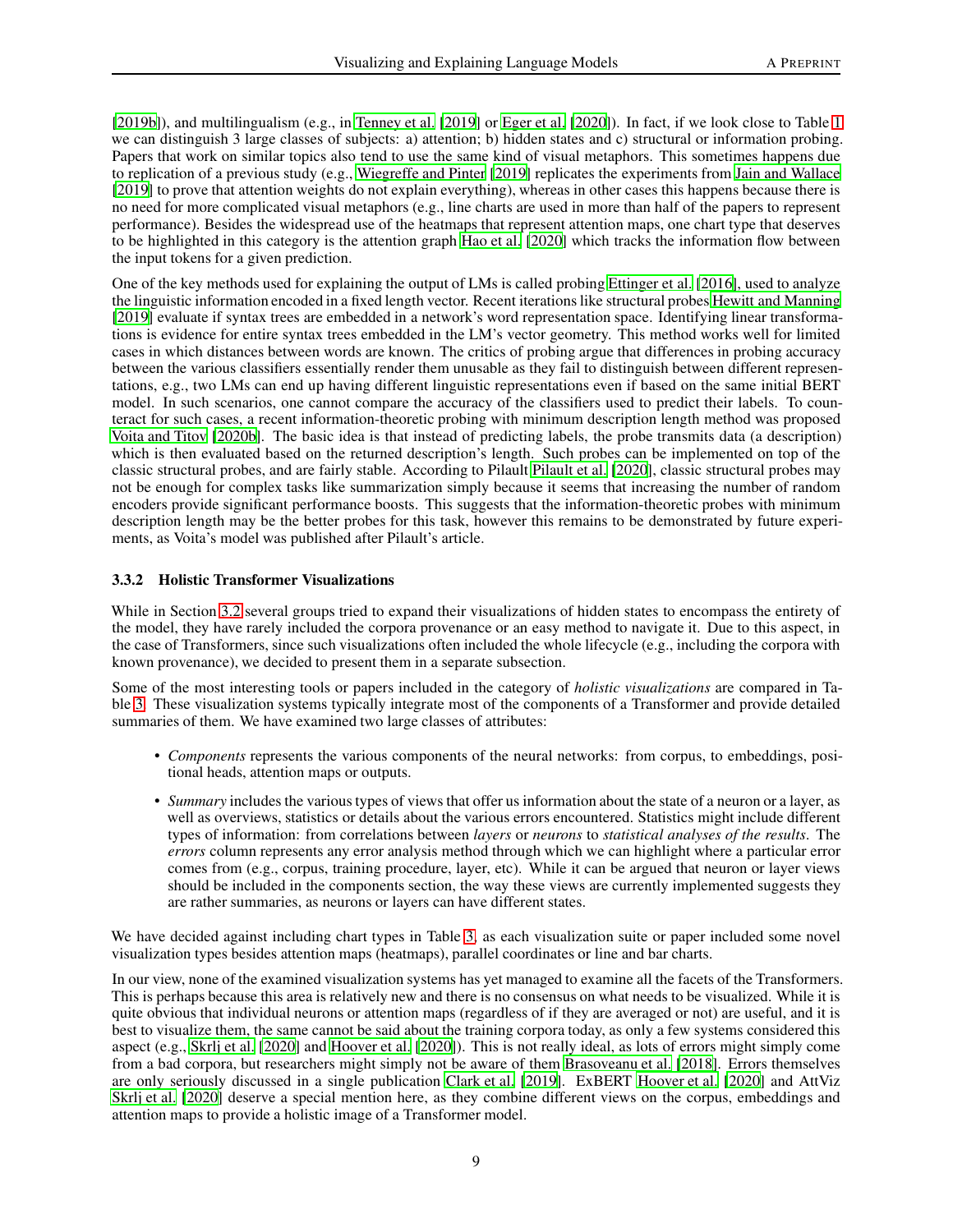<span id="page-9-1"></span>

| Article                               | Components |   |   |     | Summary |     |     |     |     |
|---------------------------------------|------------|---|---|-----|---------|-----|-----|-----|-----|
|                                       |            | Н | A | out | err     | neu | lav | ove | sta |
| BertViz Vig [2019b]                   |            |   |   |     |         |     |     |     |     |
| Clark Clark et al. [2019]             |            |   |   |     |         |     |     |     |     |
| VisBERT van Aken et al. [2020]        |            |   |   |     |         |     |     |     |     |
| ExBERT Hoover et al. [2020]           |            |   | ┙ |     |         |     |     |     |     |
| AttViz Skrlj et al. [2020]            |            |   |   |     |         |     |     |     |     |
| Vector Norms Kobayashi et al. [2020]  |            |   |   |     |         |     |     |     |     |
| Dictionary Learning Yun et al. [2021] |            |   |   |     |         |     |     |     |     |
|                                       |            |   |   |     |         |     |     |     |     |

Table 3: Comparison of holistic Transformer visualizations. Legend: Corpus (C); Embeddings (E); Heads (H); Attention Maps (A); outputs (out); errors (err); neuron (neu); layers (lay); overview (ove); statistics(sta)

Table 4: Articles focused on explaining Language and Vision (LAV) models through visualizations.

<span id="page-9-2"></span>

| Domain                                                     | Topic                                         | Chart Type                                        |
|------------------------------------------------------------|-----------------------------------------------|---------------------------------------------------|
| language and vision<br>Cao et al. [2020] Han et al. [2021] | modality importance<br>layer-level importance | attention heatmaps<br>line charts<br>feature maps |
| biomedical Li et al. [2020]                                | attention maps                                | head attention maps                               |
| <b>VQA</b><br>Gan et al. [2020] Kim et al. [2021]          | multimodal alignment<br>training curves       | visual alignment charts<br>line charts            |

A study that looks at the similarity and stability of neural representations in LMs and brains van der Heijden et al. [2020] shows that combining predictive modelling with Representation Similarity Analysis (RSA) techniques can yield promising results. This article deserves a special mention as it can be included in both focused and holistic visualizations. Their visualizations are rather basic in terms of design, but they contain lots of insights, for example one of the tables they produced showcases the RSA results for various layers of multiple models like BERT, Elmo and others. These kinds of analyses are rather new, and we hope they will become more common in the next years, as they might help us clarify which LMs are more similar to the human brains.

# 3.3.3 Vision Transformers

Transformers have been applied in numerous fields due to their flexibility. Perhaps the most important application is the unification of vision and NLP. In the last two years, this has seen explosive growth. It would be impossible to cover all the various models in this article, and therefore we have selected only a few interesting topics related to this expansion. The one that comes to mind first is Visual Question Answering (VQA) Gan et al. [2020], as this is perhaps the task that multimodal researchers have been trying to solve for decades. Vision Transformers offer an elegant, but expensive solution. Table [4](#page-9-2) provides a short summary of interesting papers in this research direction.

# <span id="page-9-0"></span>4 Discussion

Multilingual models based on Transformer architectures are error-prone since they are trained on large collections of texts. Due to this training process, the extraction of semantics from language data often captures implicit biases hidden in languages themselves or contextual biases triggered by adaptation to various niches Zhong et al. [2019].

Besides the obvious questions of interpretability (e.g., which features are most important for the prediction, what are best-performing models for creating ensembles?) and explainability (e.g., what linguistic information is actually encoded in the model and why do random encoders perform better for summarization?), another important question is security (e.g., are these models stable enough / do they obtain the same result in any circumstance?). Through adversarial training (Wallace, 2019) it is possible to remove some procedural biases from model-agnostic explainability libraries like LIME or SHAP, as well as well-known attack vectors (e.g., trigger words that might lead to a different language model output) Slack et al. [2020]. It can be argued that probing tasks are really only good for simple tasks like NER or POS and for verifying if certain structures were encoded in a LM, but not for more complex tasks like summarization or word-level polysemy disambiguation Yun et al. [2021]. Dictionary activation is a method that uses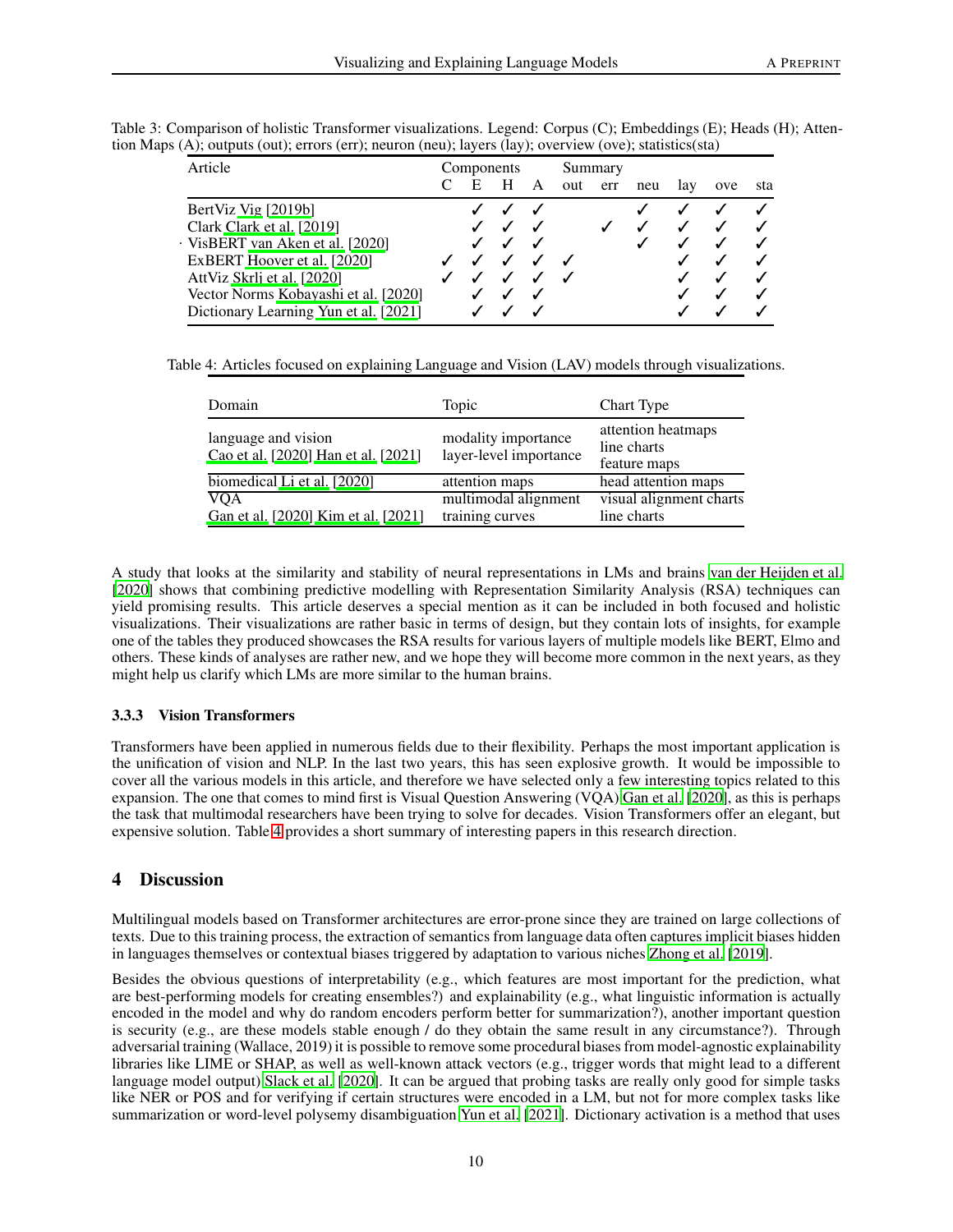visualization heavily to peek into the activation of words and their senses. Such a method helps uncover both the various layers on which certain word senses are actually learned, and the contexts that might trigger these new senses.

There are several available options for understanding the inner workings, as well as the results produced by Transformer networks. Each of them have their advantages or shortcomings, briefly discusses in the following.

Model-agnostic tools like the XAI libraries or the hyperparameter optimization and benchmarking tools can be used with a variety of networks. Due to this, model-agnosticism the visualization skills learned while debugging a certain network (e.g., a Convolutional Neural Network) will be easily transferred to debugging and optimizing other networks (e.g., Recurrent Neural Networks). By building a transferable set of skills, users might be more reluctant to try model-specific approaches, like those from the second category discussed in this paper. Some of these model-agnostic tools might be more susceptible to various adversarial attacks Slack et al. [2019], whereas some other tools might not provide us with sufficiently advanced visualizations to match our needs. If the users are already comfortable with some of these options, then they might well be their Swiss-Army knife for any scenario, whereas if they will need specific visualization scenarios (e.g., visualize a specific attention map), it is possible that they will eventually use the Transformer focused visualizations.

While visualization of RNNs started quite early in the DL era, it can be seen as a precursor to the Transformer visualization. Quite often, many of the topics that were important during this ear have remained important during the Transformer era (e.g., hidden states)

Some of the most useful tools discovered during this exploration include: visualization of attention maps (e.g., Clark et al. [2019]) and embeddings Vig [2019a], hidden states visualization (e.g., Strobelt et al. [2018]), parallel coordinates plots Clark et al. [2019], and the inclusion of corpus views from ExBERT Hoover et al. [2020].

Current generation of pre-trained LMs based on Transformers Wolf et al. [2019] was shown to be relatively good at picking up syntactic cues like noun modifiers, possessive pronouns, prepositions or co-referents Clark et al. [2019] and semantic cues like entities and relations Han et al. [2019], but has not performed well at capturing different perspectives Chen et al. [2019], global context Wadden et al. [2019] or relation extraction Gao et al. [2019]. This may be because biases can be already included in the embeddings and later propagated to the downstream tasks Gonen and Goldberg [2019].

The MIT Computation Psycholinguistics Laboratory created two useful tools for exploring LMs: the LM Zoo and the SyntaxGym Gauthier et al. [2020]. The first allows users to install some classic LMs, whereas the SyntaxGym allows users to run pyscholinguistics tests and generate useful visualizations based on their results.

The two large classes of Transformer visualizations we examined (focused on explaining Transformer topics or holistic) are proof that the field is extremely dynamic. While many of the articles focused on explaining Transformer topics like attention or information probing tend to use classic statistical chart types (e.g., bar charts, line charts, PCA, or Pearson correlation charts), we do not consider this a bad thing as we are still in the exploration phase of this technology. Some of these articles also showcase new charts like attention graphs or attention maps.

The second class of visualizations includes tools like BertViz Vig [2019a], AttViz Skrlj et al. [2020], VisBERT van Aken et al. [2020] or ExBERT Hoover et al. [2020], that aim to visualize the entire lifecycle of a neural network from corpora and inputs to the model outputs mainly through following the information flow through the various components. They also offer detailed statistics for neurons or network layers. Since most of the models included in this category are rather new, it is expected that this class will expand in the next years.

One important thing to note about visualization methods is that they can easily be imported into other domains. The averaged attention heatmaps used by Vig in his causal mediation analysis for NLP Vig et al. [2020a], for example, were later reused for protein analysis in biology Vig et al. [2020b]. Similarly, attention maps Vig [2019a] developed for BERT models are now used in a wide variety of disciplines, from vision and speech to biology or genetics.

The end goal of future visualization frameworks should be to visualize the entire lifecycle of the Transformer models, from inputs and data sources (e.g., training corpora), to embeddings or attention maps, and finally outputs. In the end, errors observed when creating such models can come from a variety of sources: from the text corpora, from some random network layer or even from some external Knowledge Graph that might feed some data into the model. Tracking such errors would be costly without visualizations.

# 5 Conclusion

While the current visualizations aspire to be model-agnostic, we think the directions opened by the various Transformer or RNN visualizations are worthy of expanding upon. In fact, since this is a ubiquitous architecture that has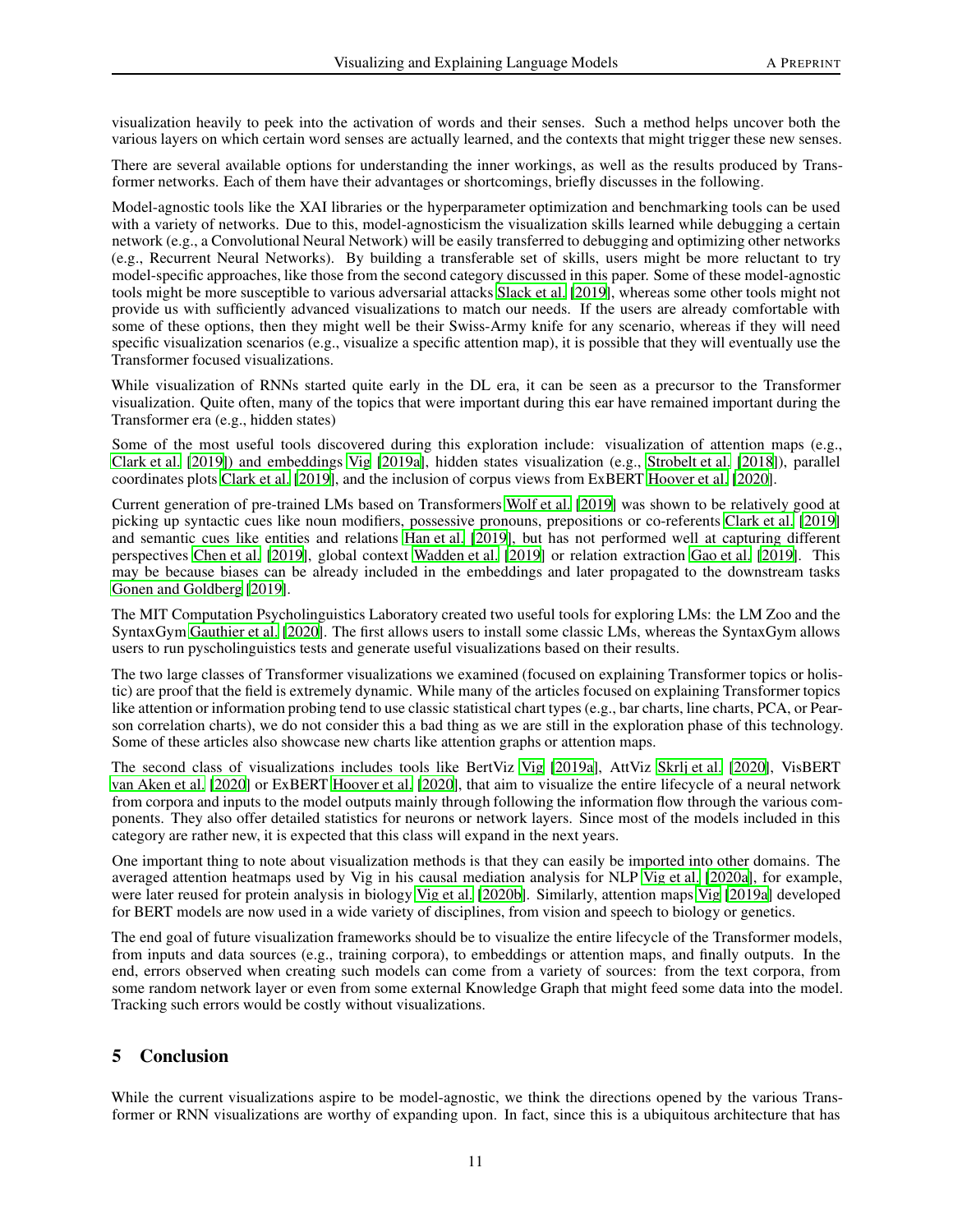also branched from NLP into areas like semantic video processing, natural language understanding (e.g., speech, translation) and generation (e.g., text generation, music generation), the next generation XAI libraries will probably be built upon it.

Going beyond current visualizations that are model-agnostic, future frameworks will have to provide visualization components that focus on the important Transformer components like corpora, embeddings, attention heads or additional neural network layers that might be problem-specific. By focusing on the common components from larger architectures, it should be possible to enhance reusability. Other important features that should be included in future frameworks are the ability to summarize the model's state (e.g., through averaged attention heatmaps or similar visualization mechanisms) at various levels (e.g., neurons, layers, inputs and outputs), as well as the possibility to compare multiple settings for one or multiple models. It is important to note that most of the current visualizations seem to be designed to showcase methods and properties that were already known to belong to neural networks. It would be interesting to design visualizations that allow us to explore neural networks, that help us discover new properties. Such interactive exploration tools would significantly expand the role of visualization from communication to knowledge discovery.

One interesting direction is the automated development of model specific visualizations, as more complex neural networks might also include many specific components that cannot always be included into more general model agnostic frameworks.

# References

- Jay M. Ponte and W. Bruce Croft. A language modeling approach to information retrieval. In W. Bruce Croft, Alistair Moffat, C. J. van Rijsbergen, Ross Wilkinson, and Justin Zobel, editors, *SIGIR '98: Proceedings of the 21st Annual International ACM SIGIR Conference on Research and Development in Information Retrieval, August 24-28 1998, Melbourne, Australia*, pages 275–281. ACM, 1998. ISBN 1-58113-015-5. doi[:10.1145/290941.291008.](https://doi.org/10.1145/290941.291008) URL https://doi.org/10.[1145/290941](https://doi.org/10.1145/290941.291008).291008.
- Tom B. Brown, Benjamin Mann, Nick Ryder, Melanie Subbiah, Jared Kaplan, Prafulla Dhariwal, Arvind Neelakantan, Pranav Shyam, Girish Sastry, Amanda Askell, Sandhini Agarwal, Ariel Herbert-Voss, Gretchen Krueger, Tom Henighan, Rewon Child, Aditya Ramesh, Daniel M. Ziegler, Jeffrey Wu, Clemens Winter, Christopher Hesse, Mark Chen, Eric Sigler, Mateusz Litwin, Scott Gray, Benjamin Chess, Jack Clark, Christopher Berner, Sam Mc-Candlish, Alec Radford, Ilya Sutskever, and Dario Amodei. Language models are few-shot learners. In Hugo Larochelle, Marc'Aurelio Ranzato, Raia Hadsell, Maria-Florina Balcan, and Hsuan-Tien Lin, editors, *Advances in Neural Information Processing Systems 33: Annual Conference on Neural Information Processing Systems 2020, NeurIPS 2020, December 6-12, 2020, virtual*, 2020. URL [https://proceedings](https://proceedings.neurips.cc/paper/2020/hash/1457c0d6bfcb496741-8bfb8ac142f64a-Abstract.html).neurips.cc/paper/2020/ [hash/1457c0d6bfcb496741-8bfb8ac142f64a-Abstract](https://proceedings.neurips.cc/paper/2020/hash/1457c0d6bfcb496741-8bfb8ac142f64a-Abstract.html).html.
- Ashish Vaswani, Noam Shazeer, Niki Parmar, Jakob Uszkoreit, Llion Jones, Aidan N. Gomez, Lukasz Kaiser, and Illia Polosukhin. Attention is all you need. In Isabelle Guyon, Ulrike von Luxburg, Samy Bengio, Hanna M. Wallach, Rob Fergus, S. V. N. Vishwanathan, and Roman Garnett, editors, *Advances in Neural Information Processing Systems 30: Annual Conference on Neural Information Processing Systems 2017, December 4-9, 2017, Long Beach, CA, USA*, pages 5998–6008, 2017. URL [https://proceedings](https://proceedings.neurips.cc/paper/2017/hash/3f5ee243547dee91fbd053c1c4a845aa-Abstract.html).neurips.cc/paper/2017/hash/ [3f5ee243547dee91fbd053c1c4a845aa-Abstract](https://proceedings.neurips.cc/paper/2017/hash/3f5ee243547dee91fbd053c1c4a845aa-Abstract.html).html.
- Maithra Raghu and Eric Schmidt. A survey of deep learning for scientific discovery. *CoRR*, abs/2003.11755, 2020. URL [https://arxiv](https://arxiv.org/abs/2003.11755).org/abs/2003.11755.
- Jacob Devlin, Ming-Wei Chang, Kenton Lee, and Kristina Toutanova. BERT: pre-training of deep bidirectional transformers for language understanding. In Jill Burstein, Christy Doran, and Thamar Solorio, editors, *Proceedings of the 2019 Conference of the North American Chapter of the Association for Computational Linguistics: Human Language Technologies, NAACL-HLT 2019, Minneapolis, MN, USA, June 2-7, 2019, Volume 1 (Long and Short Papers)*, pages 4171–4186. Association for Computational Linguistics, 2019. doi[:10.18653/v1/n19-1423.](https://doi.org/10.18653/v1/n19-1423) URL [https://](https://doi.org/10.18653/v1/n19-1423) doi.org/10.[18653/v1/n19-1423](https://doi.org/10.18653/v1/n19-1423).
- Yinhan Liu, Myle Ott, Naman Goyal, Jingfei Du, Mandar Joshi, Danqi Chen, Omer Levy, Mike Lewis, Luke Zettlemoyer, and Veselin Stoyanov. Roberta: A robustly optimized BERT pretraining approach. *CoRR*, abs/1907.11692, 2019. URL http://arxiv.[org/abs/1907](http://arxiv.org/abs/1907.11692).11692.
- Zhenzhong Lan, Mingda Chen, Sebastian Goodman, Kevin Gimpel, Piyush Sharma, and Radu Soricut. ALBERT: A lite BERT for self-supervised learning of language representations. In *8th International Conference on Learning Representations, ICLR 2020, Addis Ababa, Ethiopia, April 26-30, 2020*. OpenReview.net, 2020. URL [https://](https://openreview.net/forum?id=H1eA7AEtvS) openreview.[net/forum?id=H1eA7AEtvS](https://openreview.net/forum?id=H1eA7AEtvS).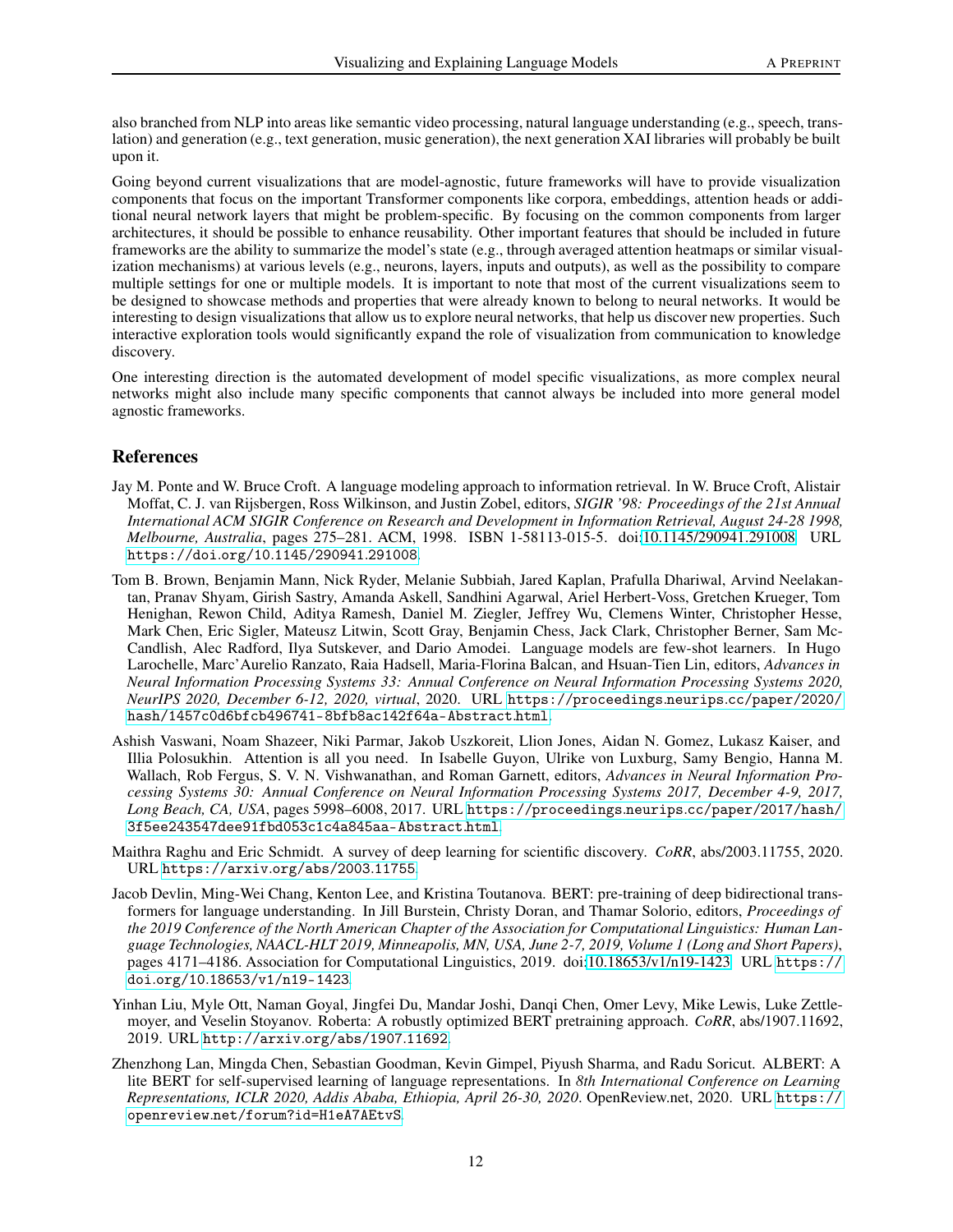- Zhilin Yang, Zihang Dai, Yiming Yang, Jaime G. Carbonell, Ruslan Salakhutdinov, and Quoc V. Le. Xlnet: Generalized autoregressive pretraining for language understanding. In Hanna M. Wallach, Hugo Larochelle, Alina Beygelzimer, Florence d'Alché-Buc, Emily B. Fox, and Roman Garnett, editors, *Advances in Neural Information Processing Systems 32: Annual Conference on Neural Information Processing Systems 2019, NeurIPS 2019, December 8-14, 2019, Vancouver, BC, Canada*, pages 5754–5764, 2019. URL [https://proceedings](https://proceedings.neurips.cc/paper/2019/hash/dc6a7e655d7e5840e6-6733e9ee67cc69-Abstract.html).neurips.cc/ [paper/2019/hash/dc6a7e655d7e5840e6-6733e9ee67cc69-Abstract](https://proceedings.neurips.cc/paper/2019/hash/dc6a7e655d7e5840e6-6733e9ee67cc69-Abstract.html).html.
- Victor Sanh, Lysandre Debut, Julien Chaumond, and Thomas Wolf. Distilbert, a distilled version of BERT: smaller, faster, cheaper and lighter. *CoRR*, abs/1910.01108, 2019. URL http://arxiv.[org/abs/1910](http://arxiv.org/abs/1910.01108).01108.
- Nikita Kitaev, Lukasz Kaiser, and Anselm Levskaya. Reformer: The efficient transformer. In *8th International Conference on Learning Representations, ICLR 2020, Addis Ababa, Ethiopia, April 26-30, 2020*. OpenReview.net, 2020. URL https://openreview.[net/forum?id=rkgNKkHtvB](https://openreview.net/forum?id=rkgNKkHtvB).
- Thomas Wolf, Lysandre Debut, Victor Sanh, Julien Chaumond, Clement Delangue, Anthony Moi, Pierric Cistac, Tim Rault, Rémi Louf, Morgan Funtowicz, and Jamie Brew. Huggingface transformers: State-of-the-art natural language processing. *CoRR*, abs/1910.03771, 2019. URL [http://arxiv](http://arxiv.org/abs/1910.03771).org/abs/1910.03771.
- <span id="page-12-0"></span>Adrian MP Brașoveanu and Răzvan Andonie. Visualizing transformers for nlp: a brief survey. In 2020 24th In*ternational Conference Information Visualisation (IV)*, pages 270–279. IEEE, 2020. ISBN 978-1-7281-9134-8. doi[:10.1109/IV51561.2020.](https://doi.org/10.1109/IV51561.2020)
- Leland Wilkinson. *The Grammar of Graphics, Second Edition*. Statistics and computing. Springer, 2005. ISBN 978-0-387-24544-7.
- Michael Bostock, Vadim Ogievetsky, and Jeffrey Heer. D<sup>3</sup> data-driven documents. *IEEE Trans. Vis. Comput. Graph.*, 17(12):2301–2309, 2011. doi[:10.1109/TVCG.2011.185.](https://doi.org/10.1109/TVCG.2011.185) URL [https://doi](https://doi.org/10.1109/TVCG.2011.185).org/10.1109/TVCG.2011.185.
- Arvind Satyanarayan, Dominik Moritz, Kanit Wongsuphasawat, and Jeffrey Heer. Vega-lite: A grammar of interactive graphics. *IEEE Trans. Vis. Comput. Graph.*, 23(1):341–350, 2017. doi[:10.1109/TVCG.2016.2599030.](https://doi.org/10.1109/TVCG.2016.2599030) URL [https://doi](https://doi.org/10.1109/TVCG.2016.2599030).org/10.1109/TVCG.2016.2599030.
- Deokgun Park, Seungyeon Kim, Jurim Lee, Jaegul Choo, Nicholas Diakopoulos, and Niklas Elmqvist. Conceptvector: Text visual analytics via interactive lexicon building using word embedding. *IEEE Trans. Vis. Comput. Graph.*, 24 (1):361–370, 2018. doi[:10.1109/TVCG.2017.2744478.](https://doi.org/10.1109/TVCG.2017.2744478) URL [https://doi](https://doi.org/10.1109/TVCG.2017.2744478).org/10.1109/TVCG.2017.2744478.
- Benjamin Hoover, Hendrik Strobelt, and Sebastian Gehrmann. ex bert: A visual analysis tool to explore learned representations in transformer models. In Asli Celikyilmaz and Tsung-Hsien Wen, editors, *Proceedings of the 58th Annual Meeting of the Association for Computational Linguistics: System Demonstrations, ACL 2020, Online, July 5-10, 2020*, pages 187–196. Association for Computational Linguistics, 2020. doi[:10.18653/v1/2020.acl-demos.22.](https://doi.org/10.18653/v1/2020.acl-demos.22) URL https://doi.org/10.[18653/v1/2020](https://doi.org/10.18653/v1/2020.acl-demos.22).acl-demos.22.
- Jesse Vig. A multiscale visualization of attention in the transformer model. In Marta R. Costa-jussà and Enrique Alfonseca, editors, *Proceedings of the 57th Conference of the Association for Computational Linguistics, ACL 2019, Florence, Italy, July 28 - August 2, 2019, Volume 3: System Demonstrations*, pages 37–42. Association for Computational Linguistics, 2019a. ISBN 978-1-950737-49-9. doi[:10.18653/v1/p19-3007.](https://doi.org/10.18653/v1/p19-3007) URL [https://doi](https://doi.org/10.18653/v1/p19-3007). org/10.[18653/v1/p19-3007](https://doi.org/10.18653/v1/p19-3007).
- Kevin Clark, Urvashi Khandelwal, Omer Levy, and Christopher D. Manning. What does BERT look at? an analysis of bert's attention. *CoRR*, abs/1906.04341, 2019. URL [http://arxiv](http://arxiv.org/abs/1906.04341).org/abs/1906.04341.
- Adrian Florea and Razvan Andonie. Weighted random search for hyperparameter optimization. *Int. J. Comput. Commun. Control*, 14(2):154–169, 2019. doi[:10.15837/ijccc.2019.2.3514.](https://doi.org/10.15837/ijccc.2019.2.3514) URL https://doi.org/10.[15837/ijccc](https://doi.org/10.15837/ijccc.2019.2.3514). 2019.2.[3514](https://doi.org/10.15837/ijccc.2019.2.3514).
- Julian Heinrich and Daniel Weiskopf. Parallel coordinates for multidimensional data visualization: Basic concepts. *Comput. Sci. Eng.*, 17(3):70–76, 2015. doi[:10.1109/MCSE.2015.55.](https://doi.org/10.1109/MCSE.2015.55) URL [https://doi](https://doi.org/10.1109/MCSE.2015.55).org/10.1109/MCSE. [2015](https://doi.org/10.1109/MCSE.2015.55).55.
- Philipp Moritz, Robert Nishihara, Stephanie Wang, Alexey Tumanov, Richard Liaw, Eric Liang, Melih Elibol, Zongheng Yang, William Paul, Michael I. Jordan, and Ion Stoica. Ray: A distributed framework for emerging AI applications. In Andrea C. Arpaci-Dusseau and Geoff Voelker, editors, *13th USENIX Symposium on Operating Systems Design and Implementation, OSDI 2018, Carlsbad, CA, USA, October 8-10, 2018*, pages 561–577. USENIX Association, 2018. URL https://www.usenix.[org/conference/osdi18/presentation/nishihara](https://www.usenix.org/conference/osdi18/presentation/nishihara).
- Richard Liaw, Eric Liang, Robert Nishihara, Philipp Moritz, Joseph E. Gonzalez, and Ion Stoica. Tune: A research platform for distributed model selection and training. *CoRR*, abs/1807.05118, 2018. URL [http://arxiv](http://arxiv.org/abs/1807.05118).org/ [abs/1807](http://arxiv.org/abs/1807.05118).05118.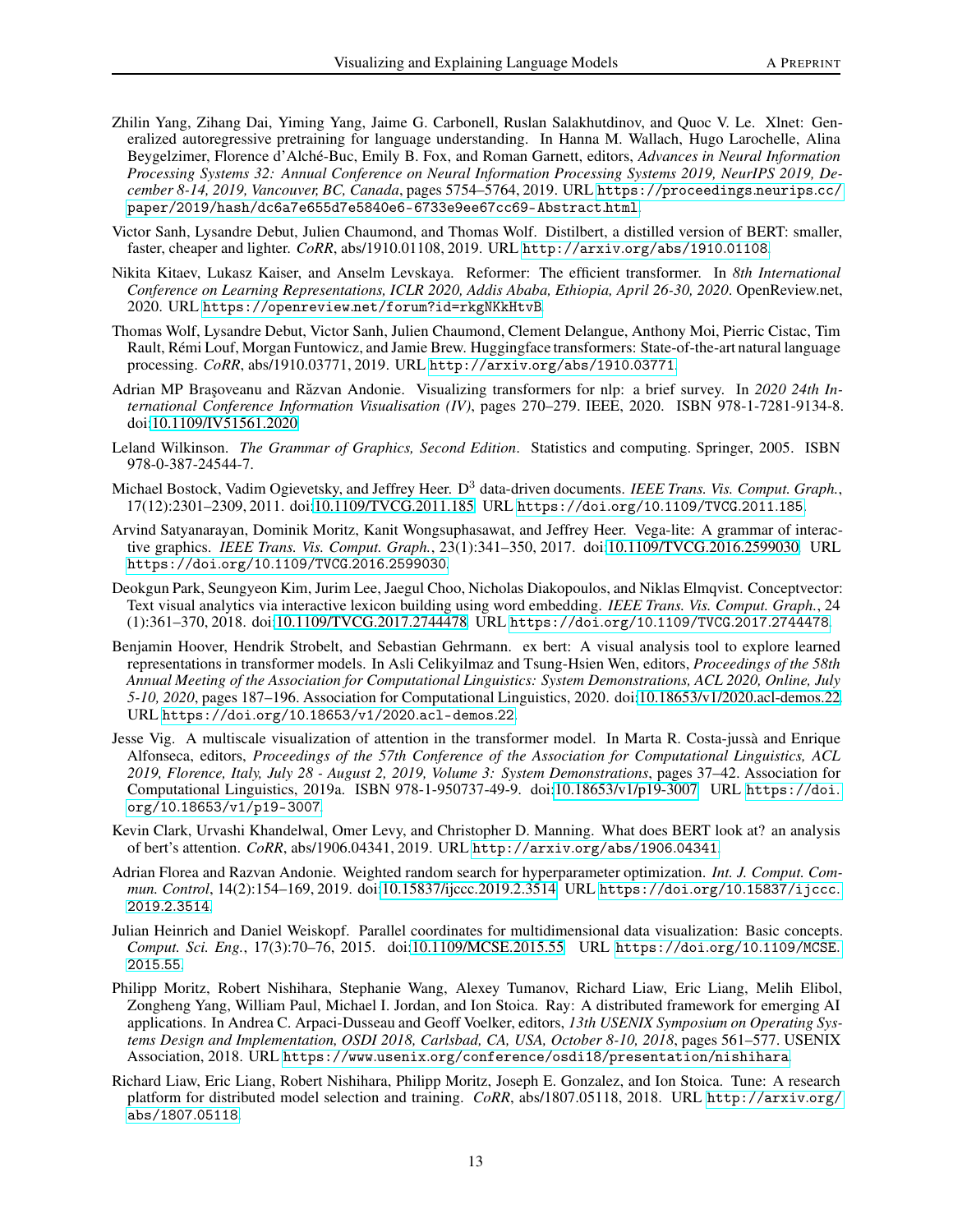- Emma Strubell, Ananya Ganesh, and Andrew McCallum. Energy and policy considerations for deep learning in NLP. In Anna Korhonen, David R. Traum, and Lluis Marquez, editors, *Proceedings of the 57th Conference of the Association for Computational Linguistics, ACL 2019, Florence, Italy, July 28- August 2, 2019, Volume 1: Long Papers*, pages 3645–3650. Association for Computational Linguistics, 2019. doi[:10.18653/v1/p19-1355.](https://doi.org/10.18653/v1/p19-1355) URL https://doi.org/10.[18653/v1/p19-1355](https://doi.org/10.18653/v1/p19-1355).
- Vered Shwartz and Yejin Choi. Do neural language models overcome reporting bias? In Donia Scott, Núria Bel, and Chengqing Zong, editors, *Proceedings of the 28th International Conference on Computational Linguistics, COLING 2020, Barcelona, Spain (Online), December 8-13, 2020*, pages 6863–6870. International Committee on Computational Linguistics, 2020. doi[:10.18653/v1/2020.coling-main.605.](https://doi.org/10.18653/v1/2020.coling-main.605) URL [https://doi](https://doi.org/10.18653/v1/2020.coling-main.605).org/10.18653/ v1/2020.[coling-main](https://doi.org/10.18653/v1/2020.coling-main.605).605.
- Alfredo Vellido. The importance of interpretability and visualization in machine learning for applications in medicine and health care. *Neural Comput. Appl.*, 32(24):18069–18083, 2020. doi[:10.1007/s00521-019-04051-w.](https://doi.org/10.1007/s00521-019-04051-w) URL https://doi.org/10.[1007/s00521-019-04051-w](https://doi.org/10.1007/s00521-019-04051-w).
- Jeffrey Heer. Agency plus automation: Designing artificial intelligence into interactive systems. *Proc. Natl. Acad. Sci. USA*, 116(6):1844–1850, 2019. doi[:10.1073/pnas.1807184115.](https://doi.org/10.1073/pnas.1807184115) URL [https://doi](https://doi.org/10.1073/pnas.1807184115).org/10.1073/pnas. [1807184115](https://doi.org/10.1073/pnas.1807184115).
- Zhuwei Qin, Fuxun Yu, Chenchen Liu, and Xiang Chen. How convolutional neural networks see the world A survey of convolutional neural network visualization methods. *Math. Found. Comput.*, 1(2):149–180, 2018. doi[:10.3934/mfc.2018008.](https://doi.org/10.3934/mfc.2018008) URL [https://doi](https://doi.org/10.3934/mfc.2018008).org/10.3934/mfc.2018008.
- Quanshi Zhang and Song-Chun Zhu. Visual interpretability for deep learning: a survey. *Frontiers Inf. Technol. Electron. Eng.*, 19(1):27–39, 2018. doi[:10.1631/FITEE.1700808.](https://doi.org/10.1631/FITEE.1700808) URL [https://doi](https://doi.org/10.1631/FITEE.1700808).org/10.1631/FITEE.1700808.
- Anh Nguyen, Jason Yosinski, and Jeff Clune. Understanding neural networks via feature visualization: A survey. In Samek et al. [2019], pages 55–76. ISBN 978-3-030-28953-9. doi[:10.1007/978-3-030-28954-6\\_4.](https://doi.org/10.1007/978-3-030-28954-6_4) URL [https://](https://doi.org/10.1007/978-3-030-28954-6_4) doi.org/10.[1007/978-3-030-28954-6\\_4](https://doi.org/10.1007/978-3-030-28954-6_4).
- Fred Hohman, Minsuk Kahng, Robert Pienta, and Duen Horng Chau. Visual analytics in deep learning: An interrogative survey for the next frontiers. *IEEE Trans. Vis. Comput. Graph.*, 25(8):2674–2693, 2019. doi[:10.1109/TVCG.2018.2843369.](https://doi.org/10.1109/TVCG.2018.2843369) URL [https://doi](https://doi.org/10.1109/TVCG.2018.2843369).org/10.1109/TVCG.2018.2843369.
- Wojciech Samek, Grégoire Montavon, Andrea Vedaldi, Lars Kai Hansen, and Klaus-Robert Müller, editors. *Explainable AI: Interpreting, Explaining and Visualizing Deep Learning*, volume 11700 of *Lecture Notes in Computer Science*. Springer, 2019. ISBN 978-3-030-28953-9. doi[:10.1007/978-3-030-28954-6.](https://doi.org/10.1007/978-3-030-28954-6) URL [https://doi](https://doi.org/10.1007/978-3-030-28954-6).org/ 10.[1007/978-3-030-28954-6](https://doi.org/10.1007/978-3-030-28954-6).
- Isabelle Guyon and André Elisseeff. An introduction to variable and feature selection. *J. Mach. Learn. Res.*, 3: 1157–1182, 2003. URL http://jmlr.[org/papers/v3/guyon03a](http://jmlr.org/papers/v3/guyon03a.html).html.
- Marco Túlio Ribeiro, Sameer Singh, and Carlos Guestrin. "why should I trust you?": Explaining the predictions of any classifier. In Balaji Krishnapuram, Mohak Shah, Alexander J. Smola, Charu C. Aggarwal, Dou Shen, and Rajeev Rastogi, editors, *Proceedings of the 22nd ACM SIGKDD International Conference on Knowledge Discovery and Data Mining, San Francisco, CA, USA, August 13-17, 2016*, pages 1135–1144. ACM, 2016. ISBN 978-1-4503- 4232-2. doi[:10.1145/2939672.2939778.](https://doi.org/10.1145/2939672.2939778) URL https://doi.org/10.[1145/2939672](https://doi.org/10.1145/2939672.2939778).2939778.
- Scott M. Lundberg and Su-In Lee. A unified approach to interpreting model predictions. In Isabelle Guyon, Ulrike von Luxburg, Samy Bengio, Hanna M. Wallach, Rob Fergus, S. V. N. Vishwanathan, and Roman Garnett, editors, *Advances in Neural Information Processing Systems 30: Annual Conference on Neural Information Processing Systems 2017, December 4-9, 2017, Long Beach, CA, USA*, pages 4765–4774, 2017. URL [https://proceedings](https://proceedings.neurips.cc/paper/2017/hash/8a20a8621978632d76c43dfd28b67767-Abstract.html). neurips.[cc/paper/2017/hash/8a20a8621978632d76c43dfd28b67767-Abstract](https://proceedings.neurips.cc/paper/2017/hash/8a20a8621978632d76c43dfd28b67767-Abstract.html).html.
- Angela Fan, Yacine Jernite, Ethan Perez, David Grangier, Jason Weston, and Michael Auli. ELI5: long form question answering. In Anna Korhonen, David R. Traum, and Lluis Marquez, editors, *Proceedings of the 57th Conference of the Association for Computational Linguistics, ACL 2019, Florence, Italy, July 28- August 2, 2019, Volume 1: Long Papers*, pages 3558–3567. Association for Computational Linguistics, 2019. doi[:10.18653/v1/p19-1346.](https://doi.org/10.18653/v1/p19-1346) URL https://doi.org/10.[18653/v1/p19-1346](https://doi.org/10.18653/v1/p19-1346).
- Dylan Slack, Sophie Hilgard, Emily Jia, Sameer Singh, and Himabindu Lakkaraju. Fooling LIME and SHAP: adversarial attacks on post hoc explanation methods. In Annette N. Markham, Julia Powles, Toby Walsh, and Anne L. Washington, editors, *AIES '20: AAAI/ACM Conference on AI, Ethics, and Society, New York, NY, USA, February 7-8, 2020*, pages 180–186. ACM, 2020. ISBN 978-1-4503-7110-0. doi[:10.1145/3375627.3375830.](https://doi.org/10.1145/3375627.3375830) URL [https://](https://doi.org/10.1145/3375627.3375830) doi.org/10.[1145/3375627](https://doi.org/10.1145/3375627.3375830).3375830.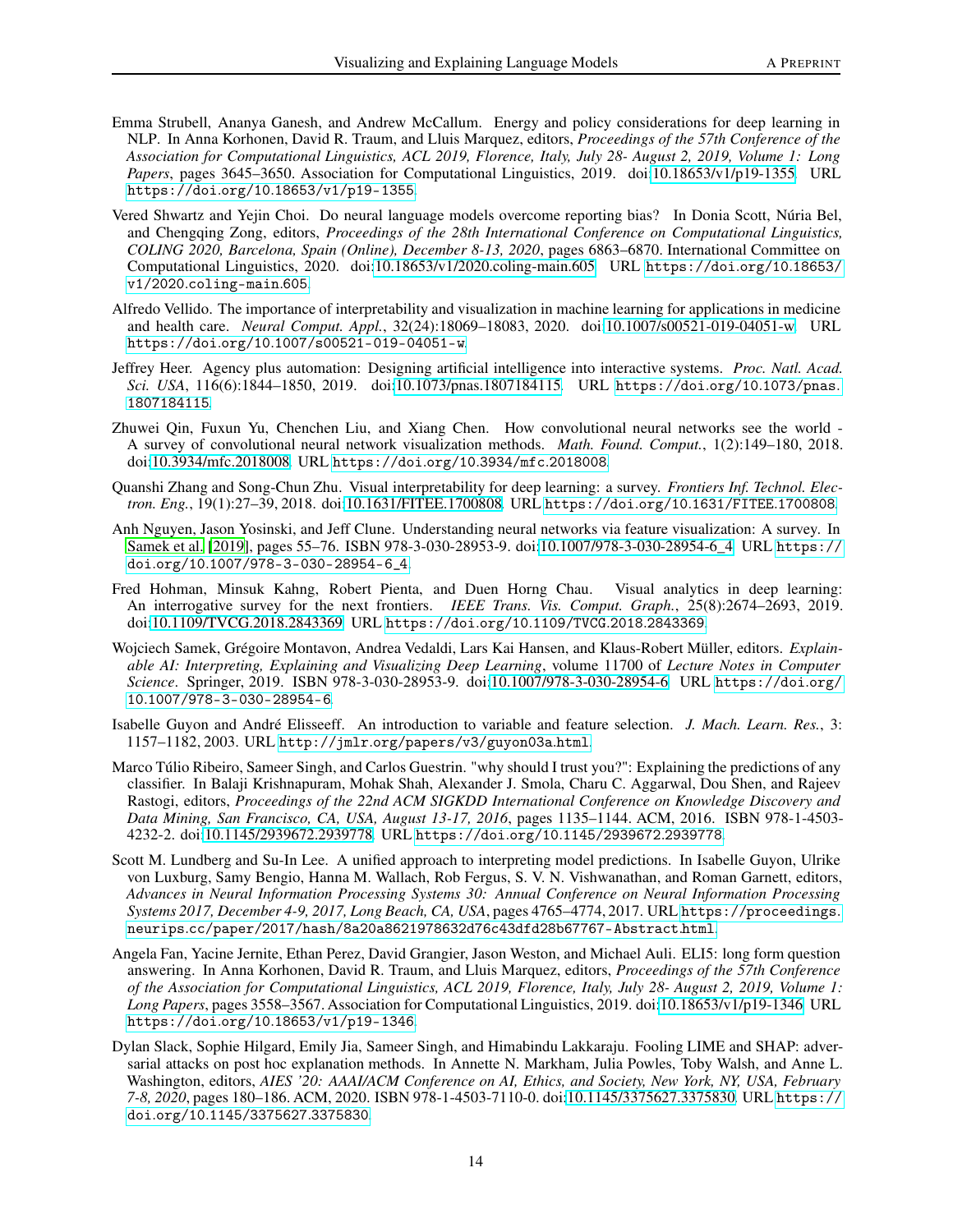- <span id="page-14-0"></span>Scott M Lundberg, Bala Nair, Monica S Vavilala, Mayumi Horibe, Michael J Eisses, Trevor Adams, David E Liston, Daniel King-Wai Low, Shu-Fang Newman, Jerry Kim, et al. Explainable machine-learning predictions for the prevention of hypoxaemia during surgery. *Nature biomedical engineering*, 2(10):749–760, 2018.
- Eric Wallace, Shi Feng, Nikhil Kandpal, Matt Gardner, and Sameer Singh. Universal adversarial triggers for attacking and analyzing NLP. In Kentaro Inui, Jing Jiang, Vincent Ng, and Xiaojun Wan, editors, *Proceedings of the 2019 Conference on Empirical Methods in Natural Language Processing and the 9th International Joint Conference on Natural Language Processing, EMNLP-IJCNLP 2019, Hong Kong, China, November 3-7, 2019*, pages 2153– 2162. Association for Computational Linguistics, 2019a. doi[:10.18653/v1/D19-1221.](https://doi.org/10.18653/v1/D19-1221) URL [https://doi](https://doi.org/10.18653/v1/D19-1221).org/ 10.[18653/v1/D19-1221](https://doi.org/10.18653/v1/D19-1221).
- Nicholas Carlini, Florian Tramèr, Eric Wallace, Matthew Jagielski, Ariel Herbert-Voss, Katherine Lee, Adam Roberts, Tom B. Brown, Dawn Song, Úlfar Erlingsson, Alina Oprea, and Colin Raffel. Extracting training data from large language models. *CoRR*, abs/2012.07805, 2020. URL [https://arxiv](https://arxiv.org/abs/2012.07805).org/abs/2012.07805.
- Lichao Sun, Kazuma Hashimoto, Wenpeng Yin, Akari Asai, Jia Li, Philip S. Yu, and Caiming Xiong. Adv-bert: BERT is not robust on misspellings! generating nature adversarial samples on BERT. *CoRR*, abs/ 2003.04985, 2020. URL [https://arxiv](https://arxiv.org/abs/2003.04985).org/abs/2003.04985.
- Javid Ebrahimi, Anyi Rao, Daniel Lowd, and Dejing Dou. Hotflip: White-box adversarial examples for text classification. In Iryna Gurevych and Yusuke Miyao, editors, *Proceedings of the 56th Annual Meeting of the Association for Computational Linguistics, ACL 2018, Melbourne, Australia, July 15-20, 2018, Volume 2: Short Papers*, pages 31–36. Association for Computational Linguistics, 2018. ISBN 978-1-948087-34-6. doi[:10.18653/v1/P18-2006.](https://doi.org/10.18653/v1/P18-2006) URL https://www.aclweb.[org/anthology/P18-2006/](https://www.aclweb.org/anthology/P18-2006/).
- Di Jin, Zhijing Jin, Joey Tianyi Zhou, and Peter Szolovits. Is BERT really robust? A strong baseline for natural language attack on text classification and entailment. In *The Thirty-Fourth AAAI Conference on Artificial Intelligence, AAAI 2020, The Thirty-Second Innovative Applications of Artificial Intelligence Conference, IAAI 2020, The Tenth AAAI Symposium on Educational Advances in Artificial Intelligence, EAAI 2020, New York, NY, USA, February 7-12, 2020*, pages 8018–8025. AAAI Press, 2020. URL https://aaai.org/ojs/index.[php/AAAI/article/](https://aaai.org/ojs/index.php/AAAI/article/view/6311) [view/6311](https://aaai.org/ojs/index.php/AAAI/article/view/6311).
- John X. Morris, Eli Lifland, Jin Yong Yoo, Jake Grigsby, Di Jin, and Yanjun Qi. Textattack: A framework for adversarial attacks, data augmentation, and adversarial training in NLP. In Qun Liu and David Schlangen, editors, *Proceedings of the 2020 Conference on Empirical Methods in Natural Language Processing: System Demonstrations, EMNLP 2020 - Demos, Online, November 16-20, 2020*, pages 119–126. Association for Computational Linguistics, 2020. ISBN 978-1-952148-62-0. doi[:10.18653/v1/2020.emnlp-demos.16.](https://doi.org/10.18653/v1/2020.emnlp-demos.16) URL [https://doi](https://doi.org/10.18653/v1/2020.emnlp-demos.16).org/10.18653/ v1/2020.[emnlp-demos](https://doi.org/10.18653/v1/2020.emnlp-demos.16).16.
- Guoyang Zeng, Fanchao Qi, Qianrui Zhou, Tingji Zhang, Bairu Hou, Yuan Zang, Zhiyuan Liu, and Maosong Sun. Openattack: An open-source textual adversarial attack toolkit. *CoRR*, abs/2009.09191, 2020. URL [https://](https://arxiv.org/abs/2009.09191) arxiv.[org/abs/2009](https://arxiv.org/abs/2009.09191).09191.
- Akbar Karimi, Leonardo Rossi, and Andrea Prati. Adversarial training for aspect-based sentiment analysis with BERT. In *25th International Conference on Pattern Recognition, ICPR 2020, Virtual Event / Milan, Italy, January 10-15, 2021*, pages 8797–8803. IEEE, 2020. ISBN 978-1-7281-8808-9. doi[:10.1109/ICPR48806.2021.9412167.](https://doi.org/10.1109/ICPR48806.2021.9412167) URL https://doi.org/10.[1109/ICPR48806](https://doi.org/10.1109/ICPR48806.2021.9412167).2021.9412167.
- Yaru Hao, Li Dong, Furu Wei, and Ke Xu. Self-attention attribution: Interpreting information interactions inside transformer. *CoRR*, abs/2004.11207, 2020. URL [https://arxiv](https://arxiv.org/abs/2004.11207).org/abs/2004.11207.
- Xiaoyi Chen, Ahmed Salem, Michael Backes, Shiqing Ma, and Yang Zhang. Badnl: Backdoor attacks against NLP models. *CoRR*, abs/2006.01043, 2020. URL [https://arxiv](https://arxiv.org/abs/2006.01043).org/abs/2006.01043.
- Eric Wallace, Jens Tuyls, Junlin Wang, Sanjay Subramanian, Matt Gardner, and Sameer Singh. Allennlp interpret: A framework for explaining predictions of NLP models. In Sebastian Padó and Ruihong Huang, editors, *Proceedings of the 2019 Conference on Empirical Methods in Natural Language Processing and the 9th International Joint Conference on Natural Language Processing, EMNLP-IJCNLP 2019, Hong Kong, China, November 3-7, 2019 - System Demonstrations*, pages 7–12. Association for Computational Linguistics, 2019b. doi[:10.18653/v1/D19-3002.](https://doi.org/10.18653/v1/D19-3002) URL https://doi.org/10.[18653/v1/D19-3002](https://doi.org/10.18653/v1/D19-3002).
- Junlin Wang, Jens Tuyls, Eric Wallace, and Sameer Singh. Gradient-based analysis of NLP models is manipulable. In Trevor Cohn, Yulan He, and Yang Liu, editors, *Proceedings of the 2020 Conference on Empirical Methods in Natural Language Processing: Findings, EMNLP 2020, Online Event, 16-20 November 2020*, pages 247–258. Association for Computational Linguistics, 2020. ISBN 978-1-952148-90-3. doi[:10.18653/v1/2020.findings-emnlp.24.](https://doi.org/10.18653/v1/2020.findings-emnlp.24) URL https://doi.org/10.18653/v1/2020.[findings-emnlp](https://doi.org/10.18653/v1/2020.findings-emnlp.24).24.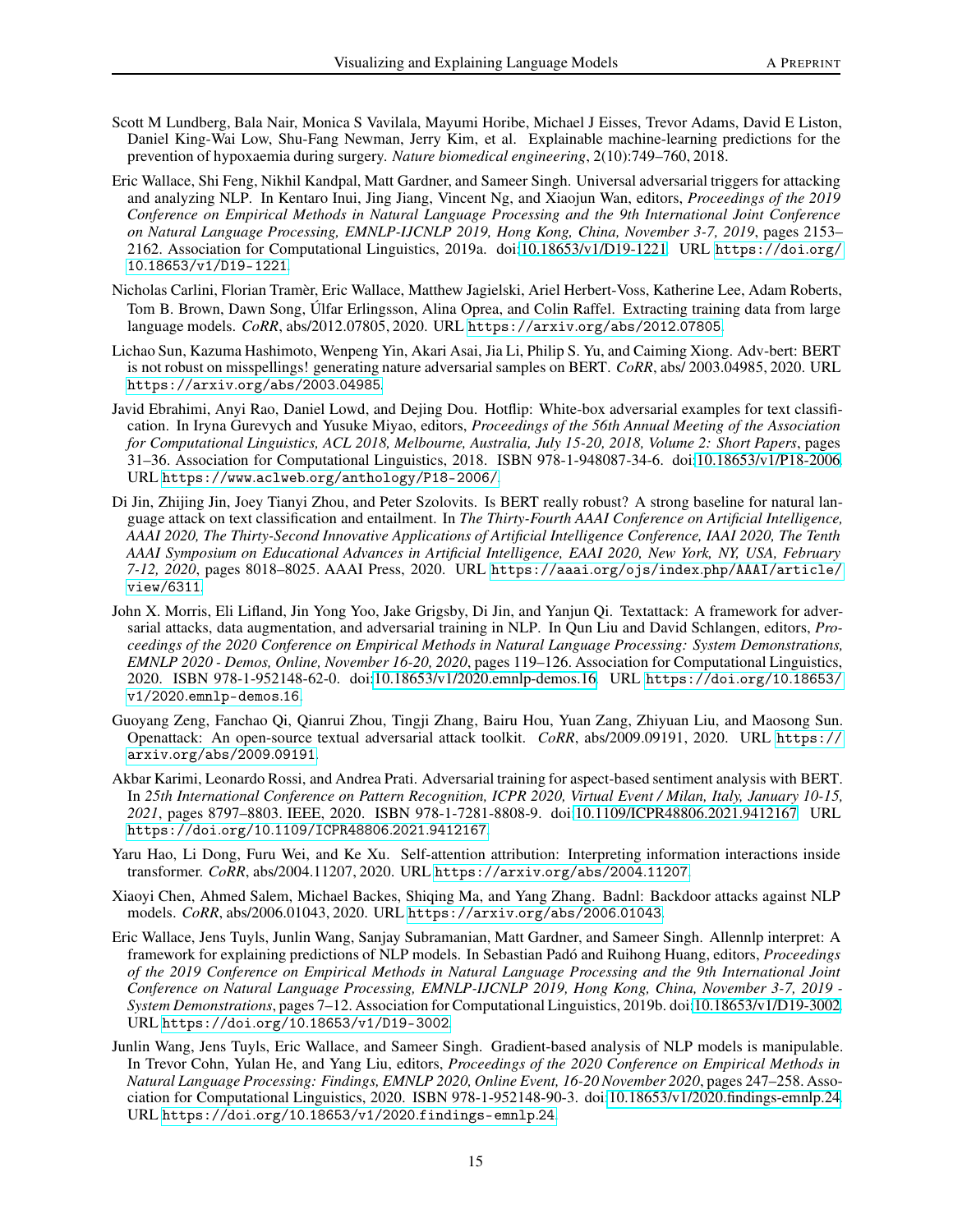- Rishabh Agarwal, Nicholas Frosst, Xuezhou Zhang, Rich Caruana, and Geoffrey E. Hinton. Neural additive models: Interpretable machine learning with neural nets. *CoRR*, abs/2004.13912, 2020. URL [https://arxiv](https://arxiv.org/abs/2004.13912).org/abs/ 2004.[13912](https://arxiv.org/abs/2004.13912).
- Peter Fankhauser, Jörg Knappen, and Elke Teich. Exploring and visualizing variation in language resources. In Nicoletta Calzolari, Khalid Choukri, Thierry Declerck, Hrafn Loftsson, Bente Maegaard, Joseph Mariani, Asunción Moreno, Jan Odijk, and Stelios Piperidis, editors, *Proceedings of the Ninth International Conference on Language Resources and Evaluation, LREC 2014, Reykjavik, Iceland, May 26-31, 2014*, pages 4125–4128. European Language Resources Association (ELRA), 2014. URL http://www.lrec-conf.[org/proceedings/lrec2014/](http://www.lrec-conf.org/proceedings/lrec2014/summaries/185.html) [summaries/185](http://www.lrec-conf.org/proceedings/lrec2014/summaries/185.html).html.
- Jason S. Kessler. Scattertext: a browser-based tool for visualizing how corpora differ. In Mohit Bansal and Heng Ji, editors, *Proceedings of the 55th Annual Meeting of the Association for Computational Linguistics, ACL 2017, Vancouver, Canada, July 30 - August 4, System Demonstrations*, pages 85–90. Association for Computational Linguistics, 2017. doi[:10.18653/v1/P17-4015.](https://doi.org/10.18653/v1/P17-4015) URL https://doi.org/10.[18653/v1/P17-4015](https://doi.org/10.18653/v1/P17-4015).
- Andrej Karpathy, Justin Johnson, and Fei-Fei Li. Visualizing and understanding recurrent networks. *CoRR*, abs/1506.02078, 2015. URL http://arxiv.[org/abs/1506](http://arxiv.org/abs/1506.02078).02078.
- Hongyin Luo, Lan Jiang, Yonatan Belinkov, and Jim Glass. Improving neural language models by segmenting, attending, and predicting the future. In Anna Korhonen, David R. Traum, and Lluis Marquez, editors, *Proceedings of the 57th Conference of the Association for Computational Linguistics, ACL 2019, Florence, Italy, July 28- August 2, 2019, Volume 1: Long Papers*, pages 1483–1493. Association for Computational Linguistics, 2019. doi[:10.18653/v1/p19-1144.](https://doi.org/10.18653/v1/p19-1144) URL https://doi.org/10.[18653/v1/p19-1144](https://doi.org/10.18653/v1/p19-1144).
- Yair Lakretz, Germán Kruszewski, Theo Desbordes, Dieuwke Hupkes, Stanislas Dehaene, and Marco Baroni. The emergence of number and syntax units in LSTM language models. In Jill Burstein, Christy Doran, and Thamar Solorio, editors, *Proceedings of the 2019 Conference of the North American Chapter of the Association for Computational Linguistics: Human Language Technologies, NAACL-HLT 2019, Minneapolis, MN, USA, June 2-7, 2019, Volume 1 (Long and Short Papers)*, pages 11–20. Association for Computational Linguistics, 2019. doi[:10.18653/v1/n19-1002.](https://doi.org/10.18653/v1/n19-1002) URL https://doi.org/10.[18653/v1/n19-1002](https://doi.org/10.18653/v1/n19-1002).
- Jiwei Li, Xinlei Chen, Eduard H. Hovy, and Dan Jurafsky. Visualizing and understanding neural models in NLP. In Kevin Knight, Ani Nenkova, and Owen Rambow, editors, *NAACL HLT 2016, The 2016 Conference of the North American Chapter of the Association for Computational Linguistics: Human Language Technologies, San Diego California, USA, June 12-17, 2016*, pages 681–691. The Association for Computational Linguistics, 2016. doi[:10.18653/v1/n16-1082.](https://doi.org/10.18653/v1/n16-1082) URL https://doi.org/10.[18653/v1/n16-1082](https://doi.org/10.18653/v1/n16-1082).
- Lindsey Sawatzky, Steven Bergner, and Fred Popowich. Visualizing RNN states with predictive semantic encodings. In *30th IEEE Visualization Conference, IEEE VIS 2019 - Short Papers, Vancouver, BC, Canada, October 20-25, 2019*, pages 156–160. IEEE, 2019. ISBN 978-1-7281-4941-7. doi[:10.1109/VISUAL.2019.8933744.](https://doi.org/10.1109/VISUAL.2019.8933744) URL [https://doi](https://doi.org/10.1109/VISUAL.2019.8933744). org/10.[1109/VISUAL](https://doi.org/10.1109/VISUAL.2019.8933744).2019.8933744.
- Hendrik Strobelt, Sebastian Gehrmann, Hanspeter Pfister, and Alexander M. Rush. Lstmvis: A tool for visual analysis of hidden state dynamics in recurrent neural networks. *IEEE Trans. Vis. Comput. Graph.*, 24(1):667–676, 2018. doi[:10.1109/TVCG.2017.2744158.](https://doi.org/10.1109/TVCG.2017.2744158) URL [https://doi](https://doi.org/10.1109/TVCG.2017.2744158).org/10.1109/TVCG.2017.2744158.
- Yao Ming, Shaozu Cao, Ruixiang Zhang, Zhen Li, Yuanzhe Chen, Yangqiu Song, and Huamin Qu. Understanding hidden memories of recurrent neural networks. In Brian D. Fisher, Shixia Liu, and Tobias Schreck, editors, *12th IEEE Conference on Visual Analytics Science and Technology, IEEE VAST 2017, Phoenix, AZ, USA, October 3-6, 2017*, pages 13–24. IEEE Computer Society, 2017. doi[:10.1109/VAST.2017.8585721.](https://doi.org/10.1109/VAST.2017.8585721) URL [https://doi](https://doi.org/10.1109/VAST.2017.8585721).org/ 10.[1109/VAST](https://doi.org/10.1109/VAST.2017.8585721).2017.8585721.
- Minsuk Kahng, Pierre Y. Andrews, Aditya Kalro, and Duen Horng (Polo) Chau. Activis: Visual exploration of industry-scale deep neural network models. *IEEE Trans. Vis. Comput. Graph.*, 24(1):88–97, 2018. doi[:10.1109/TVCG.2017.2744718.](https://doi.org/10.1109/TVCG.2017.2744718) URL [https://doi](https://doi.org/10.1109/TVCG.2017.2744718).org/10.1109/TVCG.2017.2744718.
- Yufeng Zhang, Xueli Yu, Zeyu Cui, Shu Wu, Zhongzhen Wen, and Liang Wang. Every document owns its structure: Inductive text classification via graph neural networks. In Dan Jurafsky, Joyce Chai, Natalie Schluter, and Joel R. Tetreault, editors, *Proceedings of the 58th Annual Meeting of the Association for Computational Linguistics, ACL 2020, Online, July 5-10, 2020*, pages 334–339. Association for Computational Linguistics, 2020. doi[:10.18653/v1/2020.acl-main.31.](https://doi.org/10.18653/v1/2020.acl-main.31) URL https://doi.org/10.[18653/v1/2020](https://doi.org/10.18653/v1/2020.acl-main.31).acl-main.31.
- Man Wu, Shirui Pan, Chuan Zhou, Xiaojun Chang, and Xingquan Zhu. Unsupervised domain adaptive graph convolutional networks. In Yennun Huang, Irwin King, Tie-Yan Liu, and Maarten van Steen, editors, *WWW '20: The Web Conference 2020, Taipei, Taiwan, April 20-24, 2020*, pages 1457–1467. ACM / IW3C2, 2020. doi[:10.1145/3366423.3380219.](https://doi.org/10.1145/3366423.3380219) URL https://doi.org/10.[1145/3366423](https://doi.org/10.1145/3366423.3380219).3380219.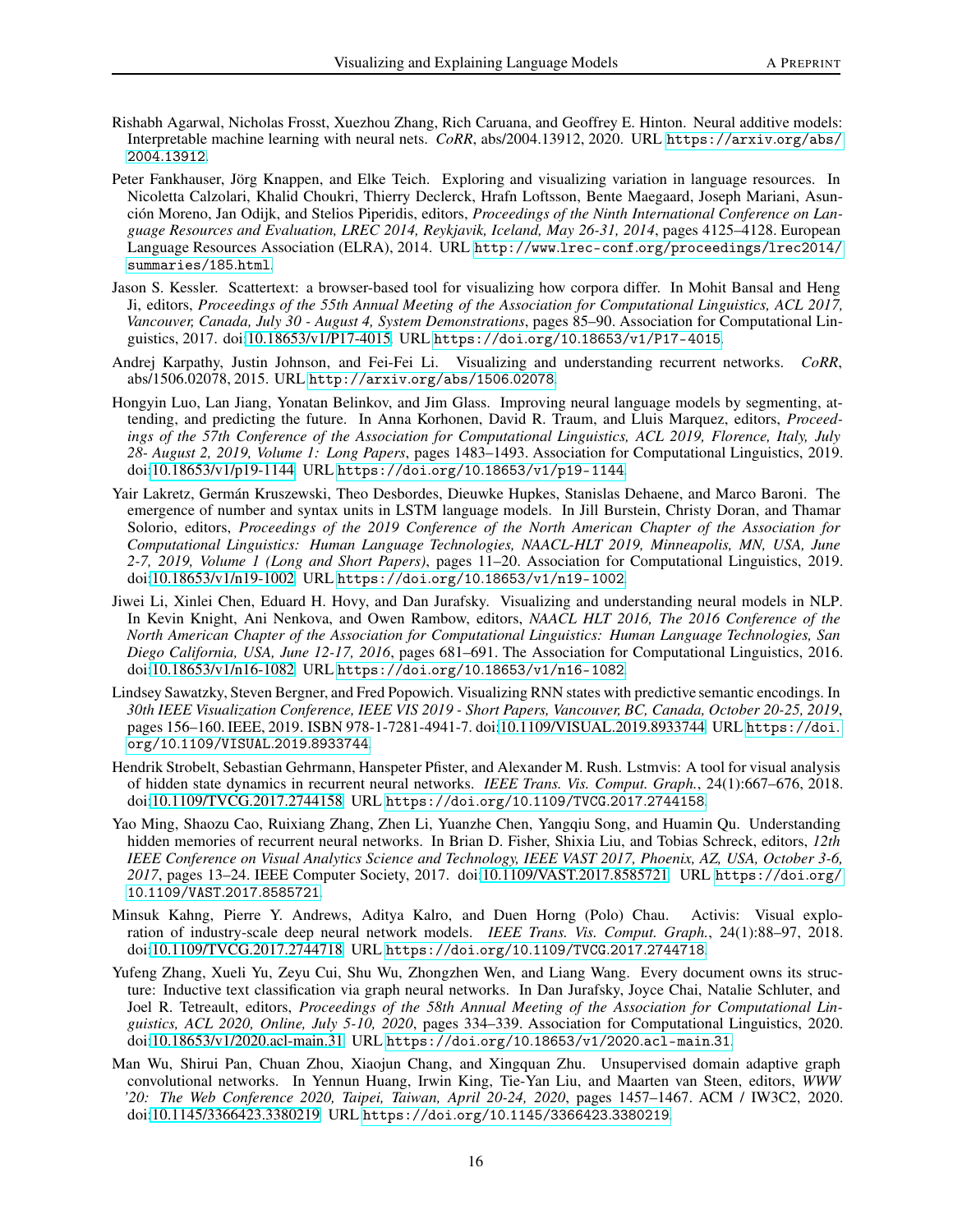- Hongwei Wang and Jure Leskovec. Unifying graph convolutional neural networks and label propagation. *CoRR*, abs/2002.06755, 2020. URL [https://arxiv](https://arxiv.org/abs/2002.06755).org/abs/2002.06755.
- Matthias Fey and Jan Eric Lenssen. Fast graph representation learning with pytorch geometric. *CoRR*, abs/1903.02428, 2019. URL http://arxiv.[org/abs/1903](http://arxiv.org/abs/1903.02428).02428.
- Teuvo Kohonen. *Self-Organizing Maps*, volume 30 of *Springer Series in Information Sciences*. Springer, 1995. ISBN 978-3-642-97612-4. doi[:10.1007/978-3-642-97610-0.](https://doi.org/10.1007/978-3-642-97610-0) URL https://doi.org/10.[1007/978-3-642-97610-0](https://doi.org/10.1007/978-3-642-97610-0).

Benoit Mandelbrot. *Fractal Geometry of Nature*. W. H. Freeman, 1977.

- Sarthak Jain and Byron C. Wallace. Attention is not explanation. In Jill Burstein, Christy Doran, and Thamar Solorio, editors, *Proceedings of the 2019 Conference of the North American Chapter of the Association for Computational Linguistics: Human Language Technologies, NAACL-HLT 2019, Minneapolis, MN, USA, June 2-7, 2019, Volume 1 (Long and Short Papers)*, pages 3543–3556. Association for Computational Linguistics, 2019. doi[:10.18653/v1/n19-1357.](https://doi.org/10.18653/v1/n19-1357) URL https://doi.org/10.[18653/v1/n19-1357](https://doi.org/10.18653/v1/n19-1357).
- Sarah Wiegreffe and Yuval Pinter. Attention is not not explanation. In Kentaro Inui, Jing Jiang, Vincent Ng, and Xiaojun Wan, editors, *Proceedings of the 2019 Conference on Empirical Methods in Natural Language Processing and the 9th International Joint Conference on Natural Language Processing, EMNLP-IJCNLP 2019, Hong Kong, China, November 3-7, 2019*, pages 11–20. Association for Computational Linguistics, 2019. doi[:10.18653/v1/D19-1002.](https://doi.org/10.18653/v1/D19-1002) URL https://doi.org/10.[18653/v1/D19-1002](https://doi.org/10.18653/v1/D19-1002).
- Samira Abnar and Willem H. Zuidema. Quantifying attention flow in transformers. In Dan Jurafsky, Joyce Chai, Natalie Schluter, and Joel R. Tetreault, editors, *Proceedings of the 58th Annual Meeting of the Association for Computational Linguistics, ACL 2020, Online, July 5-10, 2020*, pages 4190–4197. Association for Computational Linguistics, 2020. ISBN 978-1-952148-25-5. URL https://www.aclweb.[org/anthology/2020](https://www.aclweb.org/anthology/2020.acl-main.385/).acl-main.385/.
- Joseph F. DeRose, Jiayao Wang, and Matthew Berger. Attention flows: Analyzing and comparing attention mechanisms in language models. *IEEE Trans. Vis. Comput. Graph.*, 27(2):1160–1170, 2021. doi[:10.1109/TVCG.2020.3028976.](https://doi.org/10.1109/TVCG.2020.3028976) URL [https://doi](https://doi.org/10.1109/TVCG.2020.3028976).org/10.1109/TVCG.2020.3028976.
- Elena Voita, David Talbot, Fedor Moiseev, Rico Sennrich, and Ivan Titov. Analyzing multi-head self-attention: Specialized heads do the heavy lifting, the rest can be pruned. In Anna Korhonen, David R. Traum, and Lluis Marquez, editors, *Proceedings of the 57th Conference of the Association for Computational Linguistics, ACL 2019, Florence, Italy, July 28- August 2, 2019, Volume 1: Long Papers*, pages 5797–5808. Association for Computational Linguistics, 2019a. doi[:10.18653/v1/p19-1580.](https://doi.org/10.18653/v1/p19-1580) URL https://doi.org/10.[18653/v1/p19-1580](https://doi.org/10.18653/v1/p19-1580).
- Youwei Song, Jiahai Wang, Zhiwei Liang, Zhiyue Liu, and Tao Jiang. Utilizing BERT intermediate layers for aspect based sentiment analysis and natural language inference. *CoRR*, abs/2002.04815, 2020. URL [https://arxiv](https://arxiv.org/abs/2002.04815). [org/abs/2002](https://arxiv.org/abs/2002.04815).04815.
- Jesse Vig, Sebastian Gehrmann, Yonatan Belinkov, Sharon Qian, Daniel Nevo, Yaron Singer, and Stuart M. Shieber. Causal mediation analysis for interpreting neural NLP: the case of gender bias. *CoRR*, abs/2004.12265, 2020a. URL [https://arxiv](https://arxiv.org/abs/2004.12265).org/abs/2004.12265.
- Elena Voita, Rico Sennrich, and Ivan Titov. The bottom-up evolution of representations in the transformer: A study with machine translation and language modeling objectives. In Kentaro Inui, Jing Jiang, Vincent Ng, and Xiaojun Wan, editors, *Proceedings of the 2019 Conference on Empirical Methods in Natural Language Processing and the 9th International Joint Conference on Natural Language Processing, EMNLP-IJCNLP 2019, Hong Kong, China, November 3-7, 2019*, pages 4395–4405. Association for Computational Linguistics, 2019b. doi[:10.18653/v1/D19-1448.](https://doi.org/10.18653/v1/D19-1448) URL https://doi.org/10.[18653/v1/D19-1448](https://doi.org/10.18653/v1/D19-1448).
- Ian Tenney, Dipanjan Das, and Ellie Pavlick. BERT rediscovers the classical NLP pipeline. In Anna Korhonen, David R. Traum, and Lluis Marquez, editors, *Proceedings of the 57th Conference of the Association for Computational Linguistics, ACL 2019, Florence, Italy, July 28- August 2, 2019, Volume 1: Long Papers*, pages 4593–4601. Association for Computational Linguistics, 2019. doi[:10.18653/v1/p19-1452.](https://doi.org/10.18653/v1/p19-1452) URL [https://doi](https://doi.org/10.18653/v1/p19-1452).org/10.18653/ [v1/p19-1452](https://doi.org/10.18653/v1/p19-1452).
- Philipp Dufter and Hinrich Schütze. Identifying necessary elements for bert's multilinguality. *CoRR*, abs/2005.00396, 2020. URL [https://arxiv](https://arxiv.org/abs/2005.00396).org/abs/2005.00396.
- Steffen Eger, Johannes Daxenberger, and Iryna Gurevych. How to probe sentence embeddings in low-resource languages: On structural design choices for probing task evaluation. In Raquel Fernández and Tal Linzen, editors, *Proceedings of the 24th Conference on Computational Natural Language Learning, CoNLL 2020, Online, November 19-20, 2020*, pages 108–118. Association for Computational Linguistics, 2020. doi[:10.18653/v1/2020.conll-1.8.](https://doi.org/10.18653/v1/2020.conll-1.8) URL https://doi.org/10.[18653/v1/2020](https://doi.org/10.18653/v1/2020.conll-1.8).conll-1.8.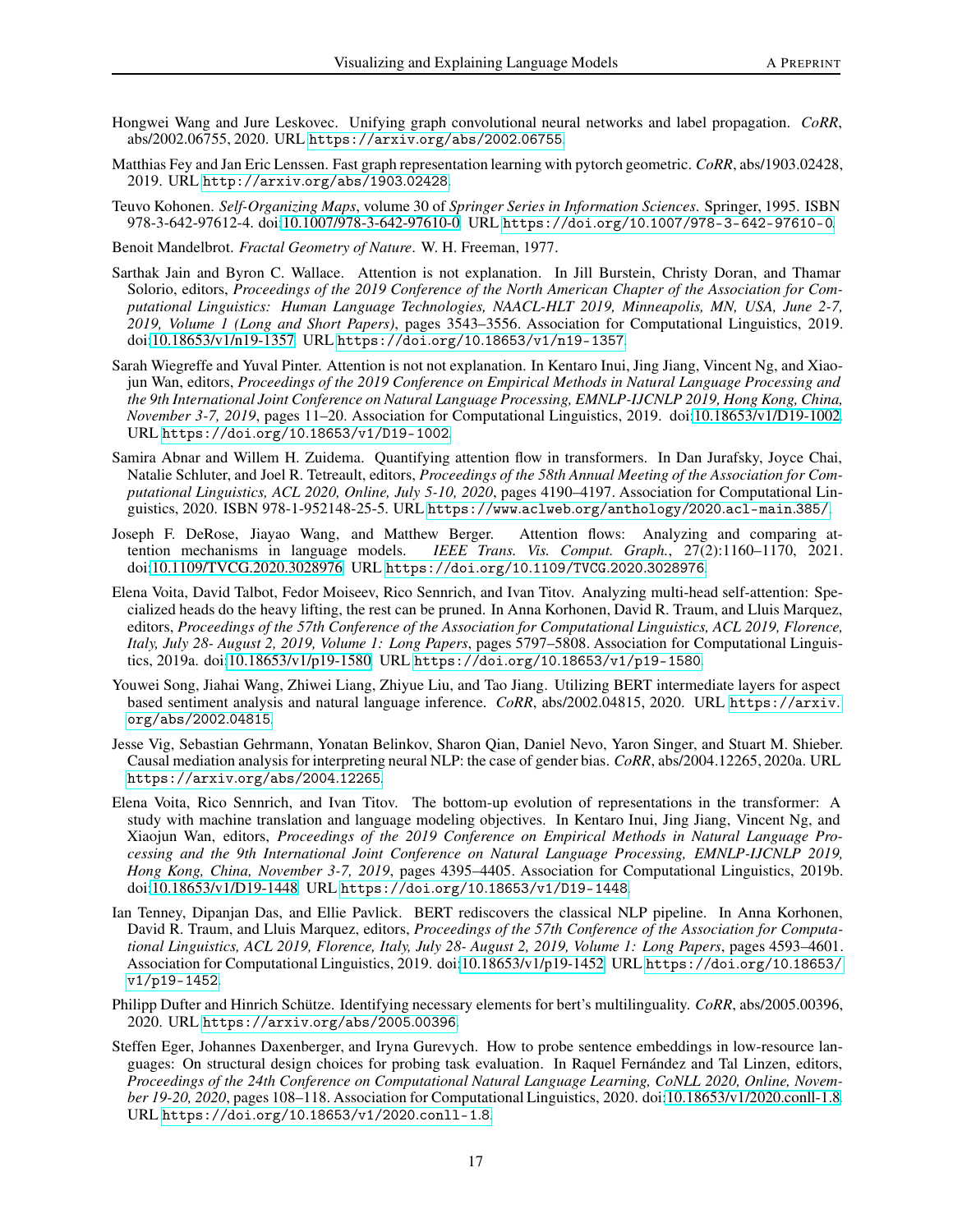- Elena Voita and Ivan Titov. Information-theoretic probing with minimum description length. *CoRR*, abs/2003.12298, 2020a. URL [https://arxiv](https://arxiv.org/abs/2003.12298).org/abs/2003.12298.
- Jon Gauthier, Jennifer Hu, Ethan Wilcox, Peng Qian, and Roger Levy. Syntaxgym: An online platform for targeted evaluation of language models. In Asli Çelikyilmaz and Tsung-Hsien Wen, editors, *Proceedings of the 58th Annual Meeting of the Association for Computational Linguistics: System Demonstrations, ACL 2020, Online, July 5-10, 2020*, pages 70–76. Association for Computational Linguistics, 2020. ISBN 978-1-952148-04-0. doi[:10.18653/v1/2020.acl-demos.10.](https://doi.org/10.18653/v1/2020.acl-demos.10) URL https://doi.org/10.[18653/v1/2020](https://doi.org/10.18653/v1/2020.acl-demos.10).acl-demos.10.
- Emily Reif, Ann Yuan, Martin Wattenberg, Fernanda B. Viégas, Andy Coenen, Adam Pearce, and Been Kim. Visualizing and measuring the geometry of BERT. In Hanna M. Wallach, Hugo Larochelle, Alina Beygelzimer, Florence d'Alché-Buc, Emily B. Fox, and Roman Garnett, editors, *Advances in Neural Information Processing Systems 32: Annual Conference on Neural Information Processing Systems 2019, NeurIPS 2019, December 8-14, 2019, Vancouver, BC, Canada*, pages 8592–8600, 2019. URL [https://proceedings](https://proceedings.neurips.cc/paper/2019/hash/159c1ffe5b61b41b3c4d8f4c2150f6c4-Abstract.html).neurips.cc/paper/2019/hash/ [159c1ffe5b61b41b3c4d8f4c2150f6c4-Abstract](https://proceedings.neurips.cc/paper/2019/hash/159c1ffe5b61b41b3c4d8f4c2150f6c4-Abstract.html).html.
- Weijie Su, Xizhou Zhu, Yue Cao, Bin Li, Lewei Lu, Furu Wei, and Jifeng Dai. VL-BERT: pre-training of generic visual-linguistic representations. In *8th International Conference on Learning Representations, ICLR 2020, Addis Ababa, Ethiopia, April 26-30, 2020*. OpenReview.net, 2020. URL [https://openreview](https://openreview.net/forum?id=SygXPaEYvH).net/forum? [id=SygXPaEYvH](https://openreview.net/forum?id=SygXPaEYvH).
- Alexis Conneau, Germán Kruszewski, Guillaume Lample, Loïc Barrault, and Marco Baroni. What you can cram into a single \&!#\* vector: Probing sentence embeddings for linguistic properties. In Iryna Gurevych and Yusuke Miyao, editors, *Proceedings of the 56th Annual Meeting of the Association for Computational Linguistics, ACL 2018, Melbourne, Australia, July 15-20, 2018, Volume 1: Long Papers*, pages 2126–2136. Association for Computational Linguistics, 2018. ISBN 978-1-948087-32-2. doi[:10.18653/v1/P18-1198.](https://doi.org/10.18653/v1/P18-1198) URL [https://www](https://www.aclweb.org/anthology/P18-1198/).aclweb. [org/anthology/P18-1198/](https://www.aclweb.org/anthology/P18-1198/).
- John Hewitt and Christopher D. Manning. A structural probe for finding syntax in word representations. In Jill Burstein, Christy Doran, and Thamar Solorio, editors, *Proceedings of the 2019 Conference of the North American Chapter of the Association for Computational Linguistics: Human Language Technologies, NAACL-HLT 2019, Minneapolis, MN, USA, June 2-7, 2019, Volume 1 (Long and Short Papers)*, pages 4129–4138. Association for Computational Linguistics, 2019. doi[:10.18653/v1/n19-1419.](https://doi.org/10.18653/v1/n19-1419) URL https://doi.org/10.[18653/v1/n19-1419](https://doi.org/10.18653/v1/n19-1419).
- Rowan Hall Maudslay, Josef Valvoda, Tiago Pimentel, Adina Williams, and Ryan Cotterell. A tale of a probe and a parser. *CoRR*, abs/2005.01641, 2020. URL [https://arxiv](https://arxiv.org/abs/2005.01641).org/abs/2005.01641.
- Allyson Ettinger, Ahmed Elgohary, and Philip Resnik. Probing for semantic evidence of composition by means of simple classification tasks. In *Proceedings of the 1st Workshop on Evaluating Vector-Space Representations for NLP, RepEval@ACL 2016, Berlin, Germany, August 2016*, pages 134–139. Association for Computational Linguistics, 2016. doi[:10.18653/v1/W16-2524.](https://doi.org/10.18653/v1/W16-2524) URL https://doi.org/10.[18653/v1/W16-2524](https://doi.org/10.18653/v1/W16-2524).
- Elena Voita and Ivan Titov. Information-theoretic probing with minimum description length. In Bonnie Webber, Trevor Cohn, Yulan He, and Yang Liu, editors, *Proceedings of the 2020 Conference on Empirical Methods in Natural Language Processing, EMNLP 2020, Online, November 16-20, 2020*, pages 183–196. Association for Computational Linguistics, 2020b. doi[:10.18653/v1/2020.emnlp-main.14.](https://doi.org/10.18653/v1/2020.emnlp-main.14) URL [https://doi](https://doi.org/10.18653/v1/2020.emnlp-main.14).org/10.18653/ v1/2020.[emnlp-main](https://doi.org/10.18653/v1/2020.emnlp-main.14).14.
- Jonathan Pilault, Jaehong Park, and Christopher J. Pal. On the impressive performance of randomly weighted encoders in summarization tasks. *CoRR*, abs/2002.09084, 2020. URL [https://arxiv](https://arxiv.org/abs/2002.09084).org/abs/2002.09084.
- Jesse Vig. Visualizing attention in transformer-based language representation models. *CoRR*, abs/1904.02679, 2019b. URL [http://arxiv](http://arxiv.org/abs/1904.02679).org/abs/1904.02679.
- Betty van Aken, Benjamin Winter, Alexander Löser, and Felix A. Gers. Visbert: Hidden-state visualizations for transformers. In Amal El Fallah Seghrouchni, Gita Sukthankar, Tie-Yan Liu, and Maarten van Steen, editors, *Companion of The 2020 Web Conference 2020, Taipei, Taiwan, April 20-24, 2020*, pages 207–211. ACM / IW3C2, 2020. ISBN 978-1-4503-7024-0. doi[:10.1145/3366424.3383542.](https://doi.org/10.1145/3366424.3383542) URL https://doi.org/10.[1145/3366424](https://doi.org/10.1145/3366424.3383542). [3383542](https://doi.org/10.1145/3366424.3383542).
- Blaz Skrlj, Nika Erzen, Shane Sheehan, Saturnino Luz, Marko Robnik-Sikonja, and Senja Pollak. Attviz: Online exploration of self-attention for transparent neural language modeling. *CoRR*, abs/2005.05716, 2020. URL [https://](https://arxiv.org/abs/2005.05716) arxiv.[org/abs/2005](https://arxiv.org/abs/2005.05716).05716.
- Goro Kobayashi, Tatsuki Kuribayashi, Sho Yokoi, and Kentaro Inui. Attention module is not only a weight: Analyzing transformers with vector norms. *CoRR*, abs/2004.10102, 2020. URL [https://arxiv](https://arxiv.org/abs/2004.10102).org/abs/2004.10102.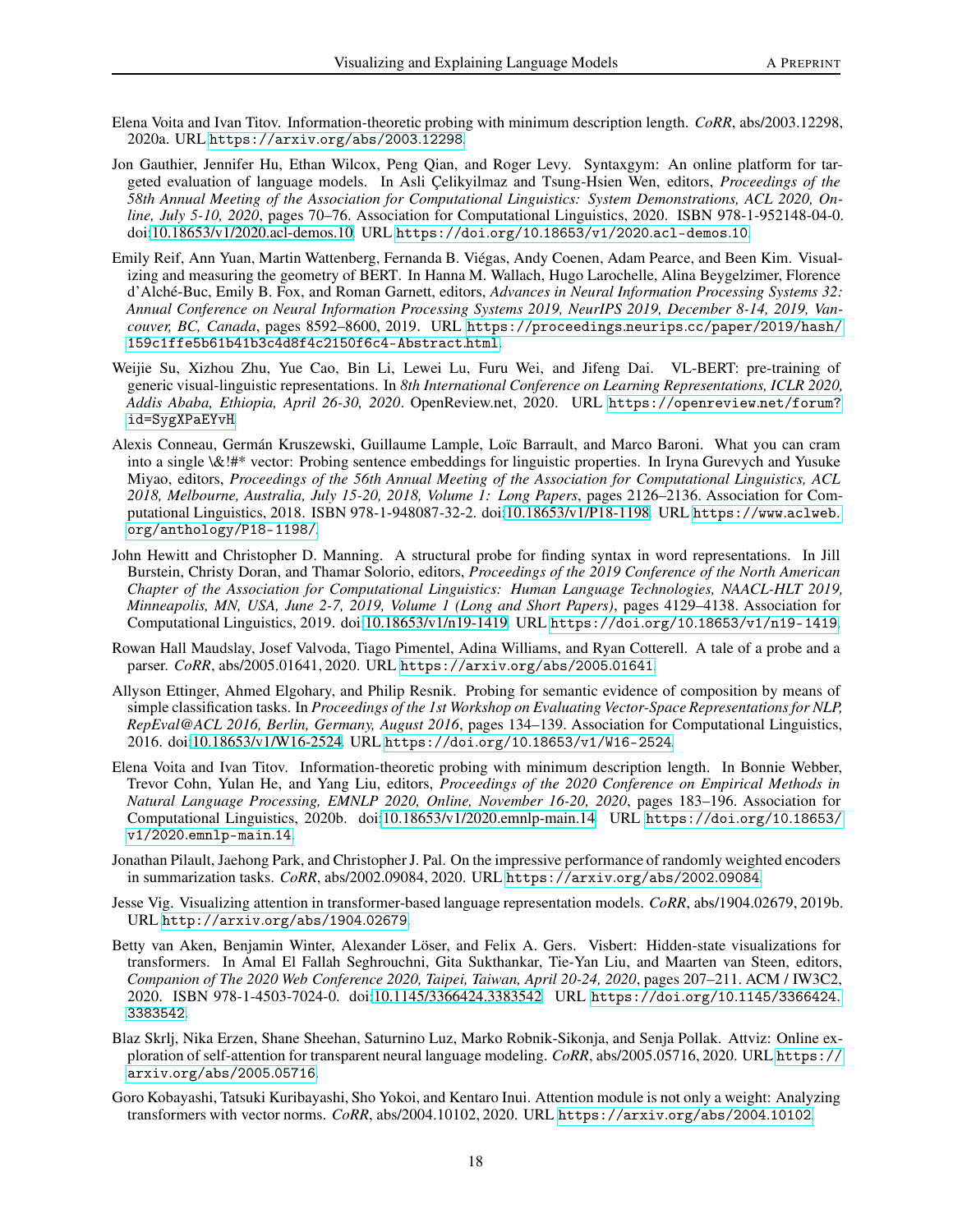- Zeyu Yun, Yubei Chen, Bruno A. Olshausen, and Yann LeCun. Transformer visualization via dictionary learning: contextualized embedding as a linear superposition of transformer factors. *CoRR*, abs/2103.15949, 2021. URL [https://arxiv](https://arxiv.org/abs/2103.15949).org/abs/2103.15949.
- Adrian Brasoveanu, Giuseppe Rizzo, Philipp Kuntschik, Albert Weichselbraun, and Lyndon J. B. Nixon. Framing named entity linking error types. In Nicoletta Calzolari, Khalid Choukri, Christopher Cieri, Thierry Declerck, Sara Goggi, Kôiti Hasida, Hitoshi Isahara, Bente Maegaard, Joseph Mariani, Hélène Mazo, Asunción Moreno, Jan Odijk, Stelios Piperidis, and Takenobu Tokunaga, editors, *Proceedings of the Eleventh International Conference on Language Resources and Evaluation, LREC 2018, Miyazaki, Japan, May 7-12, 2018*. European Language Resources Association (ELRA), 2018. URL http://www.lrec-conf.[org/proceedings/lrec2018/summaries/](http://www.lrec-conf.org/proceedings/lrec2018/summaries/612.html) 612.[html](http://www.lrec-conf.org/proceedings/lrec2018/summaries/612.html).
- Niels van der Heijden, Samira Abnar, and Ekaterina Shutova. A comparison of architectures and pretraining methods for contextualized multilingual word embeddings. In *The Thirty-Fourth AAAI Conference on Artificial Intelligence, AAAI 2020, The Thirty-Second Innovative Applications of Artificial Intelligence Conference, IAAI 2020, The Tenth AAAI Symposium on Educational Advances in Artificial Intelligence, EAAI 2020, New York, NY, USA, February 7-12, 2020*, pages 9090–9097. AAAI Press, 2020. URL https://aaai.org/ojs/index.[php/AAAI/article/](https://aaai.org/ojs/index.php/AAAI/article/view/6443) [view/6443](https://aaai.org/ojs/index.php/AAAI/article/view/6443).
- Zhe Gan, Yen-Chun Chen, Linjie Li, Chen Zhu, Yu Cheng, and Jingjing Liu. Large-scale adversarial training for visionand-language representation learning. In Hugo Larochelle, Marc'Aurelio Ranzato, Raia Hadsell, Maria-Florina Balcan, and Hsuan-Tien Lin, editors, *Advances in Neural Information Processing Systems 33: Annual Conference on Neural Information Processing Systems 2020, NeurIPS 2020, December 6-12, 2020, virtual*, 2020. URL [https://](https://proceedings.neurips.cc/paper/2020/hash/49562478de4c54fafd4ec46fdb297de5-Abstract.html) proceedings.neurips.[cc/paper/2020/hash/49562478de4c54fafd4ec46fdb297de5-Abstract](https://proceedings.neurips.cc/paper/2020/hash/49562478de4c54fafd4ec46fdb297de5-Abstract.html).html.
- Jize Cao, Zhe Gan, Yu Cheng, Licheng Yu, Yen-Chun Chen, and Jingjing Liu. Behind the scene: Revealing the secrets of pre-trained vision-and-language models. In Andrea Vedaldi, Horst Bischof, Thomas Brox, and Jan-Michael Frahm, editors, *Computer Vision - ECCV 2020 - 16th European Conference, Glasgow, UK, August 23-28, 2020, Proceedings, Part VI*, volume 12351 of *Lecture Notes in Computer Science*, pages 565–580. Springer, 2020. ISBN 978- 3-030-58538-9. doi[:10.1007/978-3-030-58539-6\\_34.](https://doi.org/10.1007/978-3-030-58539-6_34) URL https://doi.org/10.[1007/978-3-030-58539-6\\_](https://doi.org/10.1007/978-3-030-58539-6_34) [34](https://doi.org/10.1007/978-3-030-58539-6_34).
- Kai Han, An Xiao, Enhua Wu, Jianyuan Guo, Chunjing Xu, and Yunhe Wang. Transformer in transformer. *CoRR*, abs/2103. 00112, 2021. URL [https://arxiv](https://arxiv.org/abs/2103.00112).org/abs/2103.00112.
- Yikuan Li, Hanyin Wang, and Yuan Luo. A comparison of pre-trained vision-and-language models for multimodal representation learning across medical images and reports. In Taesung Park, Young-Rae Cho, Xiaohua Hu, Illhoi Yoo, Hyun Goo Woo, Jianxin Wang, Julio C. Facelli, Seungyoon Nam, and Mingon Kang, editors, *IEEE International Conference on Bioinformatics and Biomedicine, BIBM 2020, Virtual Event, South Korea, December 16-19, 2020*, pages 1999–2004. IEEE, 2020. ISBN 978-1-7281-6215-7. doi[:10.1109/BIBM49941.2020.9313289.](https://doi.org/10.1109/BIBM49941.2020.9313289) URL https://doi.org/10.[1109/BIBM49941](https://doi.org/10.1109/BIBM49941.2020.9313289).2020.9313289.
- Wonjae Kim, Bokyung Son, and Ildoo Kim. Vilt: Vision and language transformer without convolution or region supervision. In Marina Meila and Tong Zhang, editors, *Proceedings of the 38th International Conference on Machine Learning, ICML 2021, 18-24 July 2021, Virtual Event*, volume 139 of *Proceedings of Machine Learning Research*, pages 5583–5594. PMLR, 2021. URL [http://proceedings](http://proceedings.mlr.press/v139/kim21k.html).mlr.press/v139/kim21k.html.
- Ming Zhong, Danqing Wang, Pengfei Liu, Xipeng Qiu, and Xuanjing Huang. A closer look at data bias in neural extractive summarization models. *CoRR*, abs/1909.13705, 2019. URL http://arxiv.[org/abs/1909](http://arxiv.org/abs/1909.13705).13705.
- Dylan Slack, Sophie Hilgard, Emily Jia, Sameer Singh, and Himabindu Lakkaraju. How can we fool LIME and shap? adversarial attacks on post hoc explanation methods. *CoRR*, abs/1911.02508, 2019. URL [http://arxiv](http://arxiv.org/abs/1911.02508).org/ [abs/1911](http://arxiv.org/abs/1911.02508).02508.
- Xu Han, Tianyu Gao, Yuan Yao, Deming Ye, Zhiyuan Liu, and Maosong Sun. Opennre: An open and extensible toolkit for neural relation extraction. In Sebastian Padó and Ruihong Huang, editors, *Proceedings of the 2019 Conference on Empirical Methods in Natural Language Processing and the 9th International Joint Conference on Natural Language Processing, EMNLP-IJCNLP 2019, Hong Kong, China, November 3-7, 2019 - System Demonstrations*, pages 169–174. Association for Computational Linguistics, 2019. doi[:10.18653/v1/D19-3029.](https://doi.org/10.18653/v1/D19-3029) URL [https://](https://doi.org/10.18653/v1/D19-3029) doi.org/10.[18653/v1/D19-3029](https://doi.org/10.18653/v1/D19-3029).
- Sihao Chen, Daniel Khashabi, Wenpeng Yin, Chris Callison-Burch, and Dan Roth. Seeing things from a different angle: Discovering diverse perspectives about claims. In Jill Burstein, Christy Doran, and Thamar Solorio, editors, *Proceedings of the 2019 Conference of the North American Chapter of the Association for Computational Linguistics: Human Language Technologies, NAACL-HLT 2019, Minneapolis, MN, USA, June 2-7, 2019, Volume 1 (Long and Short Papers)*, pages 542–557. Association for Computational Linguistics, 2019. doi[:10.18653/v1/n19-1053.](https://doi.org/10.18653/v1/n19-1053) URL https://doi.org/10.[18653/v1/n19-1053](https://doi.org/10.18653/v1/n19-1053).